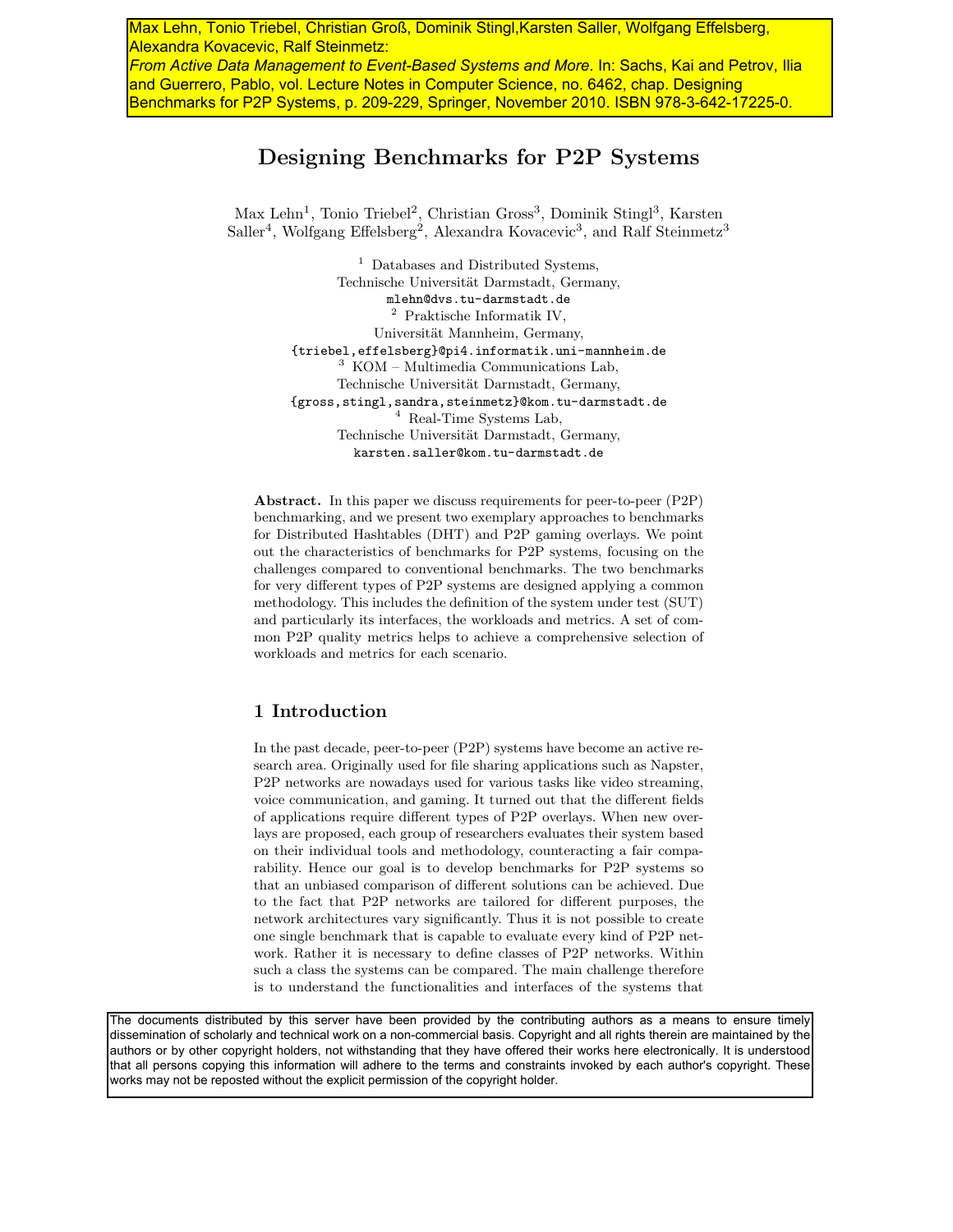are evaluated. Based on this knowledge the classes can be defined and meaningful benchmarks can be built.

In this paper, we present exemplary benchmarking approaches for two different classes of P2P overlays. The first class are search overlays, tested using a synthetic workload on top of a minimalistic DHT interface (Section 3). DHTs are designed for large-scale applications, thus the scenario focuses on scalability (Section 4). The second class are information dissemination overlays (IDO), tested with a gaming application scenario. Unlike the DHT scenario, gaming focuses less on high scales, but rather on timing constraints which are set by a fast-paced game.

In contrast to standard benchmarks of computing systems, P2P-benchmarks have to define relevant properties of the underlay network to be reproducible. We thus propose a generic underlay model, based on commonly accepted studies on Internet node connectivity and capabilities (Section 2.4).

# 2 Benchmarking

The purpose of a benchmark is to quantify the performance of a system or of one of its components according to a set of quality aspects.

A useful benchmark generally should fulfill a set of basic requirements, as identified in previous work [28], [18]:

- It must be based on a workload representative of real-world applications.
- It must exercise all critical services provided by platforms.
- It must not be tuned/optimized for a specific product, i.e. it must provide a level playing field for performance comparisons.
- It must generate reproducible results.
- It must not have any inherent scalability limitations.

In the remainder of this section, we define the important terms for benchmarking and specify the quality aspects that are used for the evaluation. At the end of the section we consider issues that are specific to P2Pbenchmarks and describe the underlying network model, we utilize for our benchmarks.

### 2.1 Terminology

- System Under Test (SUT): The term System Under Test denotes the system that shall be tested or benchmarked. This system consists of several interacting components and summarizes a set of services that are offered by the service interface to a further component.
- Scenario: The benchmark scenario defines the environment in which the benchmark takes place. It describes the expected functionality of the SUT and what interfaces the SUT has to provide.
- Workload: The entirety of operations that are performed by the users on the SUT interface are called the workload. The workload specified by a benchmark can be synthetic, i.e., generated according to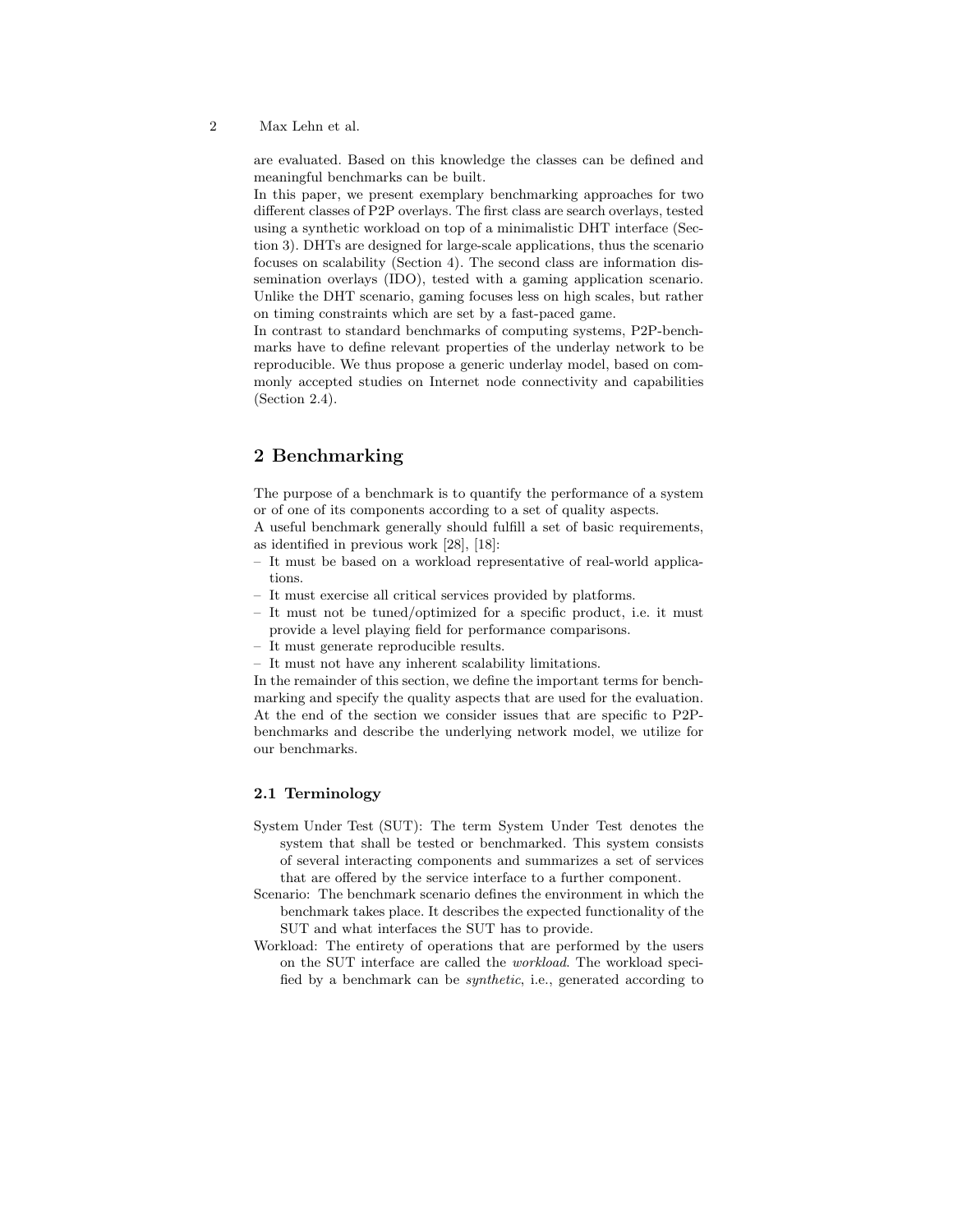an abstracted application model. On the other hand there are application level workloads that are generated by real applications. A benchmark's workload is typically parametrized to be able to scale with the SUT's capabilities.

There are two common scaling dimensions in benchmarks for distributed systems (e.g., SPECjms2007 [28]), namely horizontal and vertical. Horizontal scaling affects the number of users in the system while vertical scaling affects the load generated by each user. A benchmarking system typically provides a workload generator component which simulates the users' behavior. The workload generator takes workload parameters as an input and operates on the SUT interface.

Metrics: To evaluate the performance of a system, it is necessary to have a set of *metrics*. Exemplary metrics are average response times, throughput, CPU consumption, or failure rates. The component that measures the system's performance according to the metrics is called monitor.

We differentiate between macro metrics and micro metrics. Macro metrics measure the system on its application interface level, e.g., response times of queries on a DHT. Micro metrics measure internal system aspects, e.g., routing table completeness, which help to understand why a system behaves a certain way. Comparing different systems using micro metrics may however be difficult due to the differences in their internal structure.

Test Procedures: In benchmarking, there are generally two basic test procedures, the static test and the variation test. The static test provides a predefined, fixed workload. Certain metrics are calculated from the system's behavior and directly account for the benchmark results. The variation test increases the load over time to push the SUT to its limits. Those limits are defined by certain QoS criteria, which are derived from system metrics (e.g., response time has to be less or equal to 2 seconds). The load is typically derived from one scalar load parameter. The benchmark result is the highest load value under which the system meets the given QoS criteria.

#### 2.2 P2P Quality Aspects

There are certain key quality aspects that each P2P system can be evaluated for. Our benchmarks target at the quality aspects that were identified by the QuaP2P research group [3, 20].

- Validity, meaning that the system responses are complete and correct. All responses of a P2P system must match the expected responses. The term "expected" in this context means that the results obtained from the system are logically correct and complete. The system response varies depending on the type of systems being investigated. For instance, in context of search overlays the system response is the query result obtained after injecting a query request into the overlay.
- Efficiency, defined as the ratio of performance and costs. Performance is the ability of a system to deal with its workload to a certain degree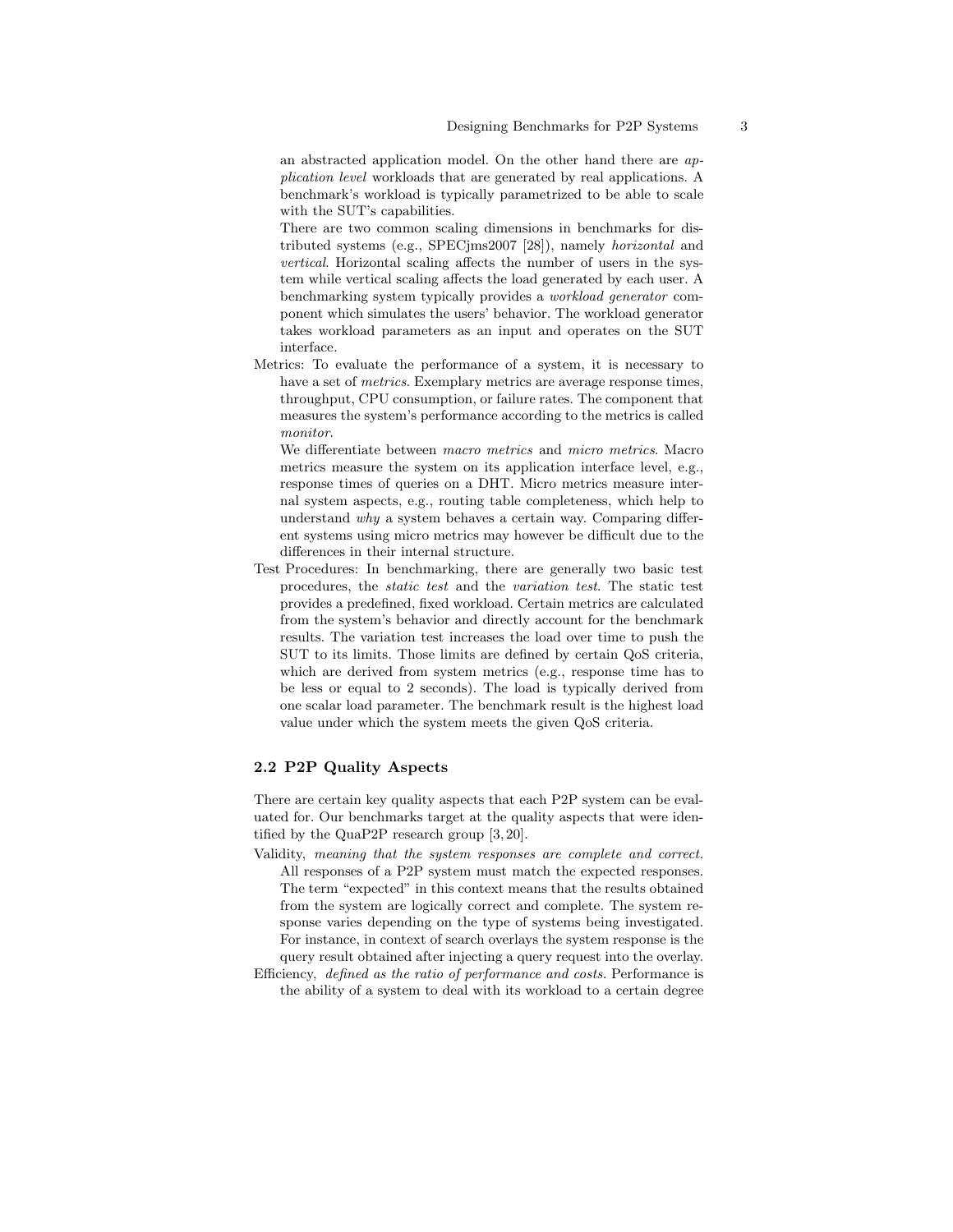of quality. Usually this refers to the number of operations that the system can handle in a certain amount of time or the time the system needs to perform a set of operations. The term cost means how many resources are spent while the system is dealing with a given workload.

- Fairness, meaning that both the costs for operating the system and the availability of services are distributed over the participating entities (peers) such that a given fairness criteria holds. There can be various types of fairness criteria, depending on the system type and requirements. Typical examples are uniform distribution, capacity or resource proportional distribution, and contribution proportional distribution.
- Scalability, the quantitative adaptability of the P2P system to a changing number of entities (peers or services) in the system, while preserving validity, efficiency, and fairness. In contrast to client/server systems where resources have to be added manually in case that the system load exceeds a given threshold, P2P systems automatically scale as new joining peers share their resources with the system. Thus, scalability in the area of P2P systems is the quantitative adaptability of the system in case of a changing number of entities (peers or services), while preserving the quality aspects validity, efficiency, and fairness.
- Robustness, the persistence of a P2P system when crucial parts of a system fail. The definition of robustness is similar to the common understanding of fault-tolerance. Robustness is, however, broader since it examines multiple failures or the failures of the participants identified to have a crucial role in the system, while fault-tolerance is a system persistence under single parts failures. Robust systems have no single points of failure, repair themselves, and failures are not propagated through the system.
- Stability, the persistence of the P2P system under system perturbations such as intensive or frequent use of system functions. Under heavy load or load hotspots, a stable system has to maintain its functionality. In contrast to robustness, the stability definition only refers to intended system operations and does not include failures of parts of the system.

#### 2.3 P2P Benchmarking Specifics

P2P benchmarks have certain characteristics that distinguish them from most other benchmarks. Usually, it is assumed that the SUT is selfcontained, i.e., the whole system from the lower ('physical') hardware layers up to the software layers providing the SUT interface are part of the SUT. In contrast to that, the 'physical world' of P2P systems is the Internet. The Internet, however, cannot be assumed as a part of the SUT. This would contradict the requirement of reproducibility for benchmarks, since the Internet is growing every day and thus does not represent a fixed reference. While physical underlay networks can only be reproduced in small scales, it is infeasible to build a real underlay network according to the specifications provided by the benchmark. The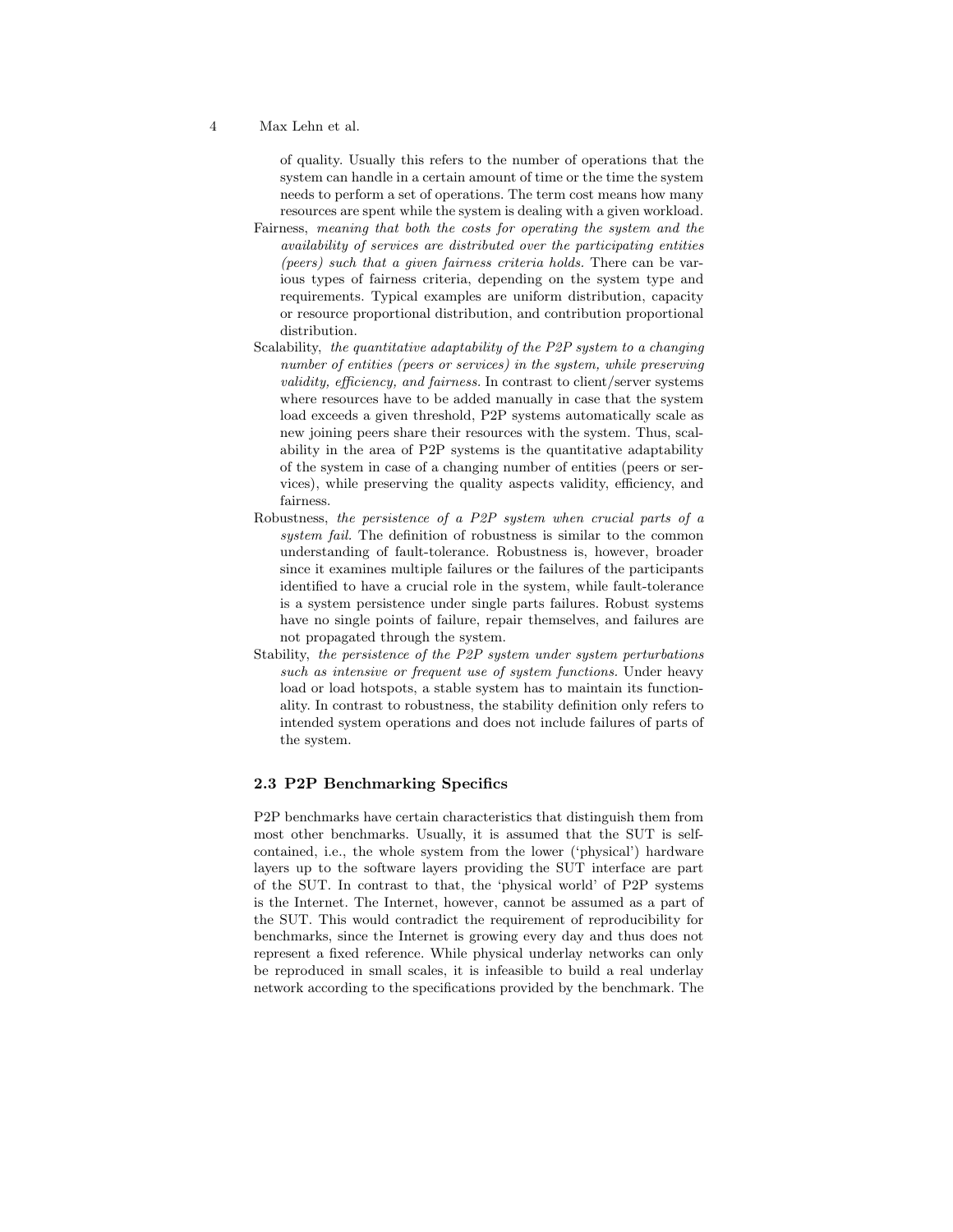practical approach is to simulate (or emulate) the underlay network and to run the SUT instances in the simulation. The simulator has to fulfill certain requirements (e.g., concerning simulation granularity) which must be specified in order to reproduce the simulation environment for further benchmarks, enabling comparability of results. Since it is feasible to either implement a given network specification in a simulator or to use existing simulation tools which provide the specific underlay model, the reproducibility requirement can be fulfilled. As a result, the underlying network has to be excluded from the SUT and instead specified as a part of the benchmark scenario. The following subsection describes our proposed network model.

#### 2.4 Underlay Model Specification

In this section, we give a brief overview about current techniques to abstract and model the network with its characteristics. Subsequently, we present the chosen solution integrated in our simulation environment and detail the connection type of the hosts to the Internet within the underlay model.

Dealing with the representation of the underlay, there exist several approaches to model the underlay which may address one or several aspects of real networks like the network topology, geographical locations, delay, jitter, or packet loss. On the one hand, current models generate network topologies based on mathematical functions (e.g., Positive-Feedback-Preference-Model [34]) or topology generators like Inet-3.0 [33], where each connection between two elements exhibits its own delay and loss probability. On the other hand, some models just focus on the estimation of delays and loss probabilities of an entire communication path between two hosts, while the details of the path in between are not considered. The latter models can utilize a lookup table to estimate the delay between two communicating hosts, as proposed by Gummadi et al. [14], or following the approach of global network positioning as introduced by [24].

Regarding the utilised underlay model for our simulations, we adopt the proposed model from Kaune et al. [17] which avoids static delays and splits the calculation of the delay between two hosts up in two different parts, as depicted in Figure 1. The static part of the delay returns the minimum delay between any two hosts based on their distance to each other in the n-dimensional space. For calculating the distance between the hosts, the embedding within the space is realized using global network positioning [24]. The data for creating the positioning and for the calculation of the delay relies on the measured data of the Macroscopic Topology Project from CAIDA [1]. The dynamic part of the delay consists of the jitter for the connection between two hosts. Out of the provided data from the PingER project [4], different jitter distributions based on the geographical positions of the hosts are derived. During a simulation, a value for the jitter between two hosts is randomly chosen from the respective distribution.

Besides the realistic and accurate calculation of delay, the model of the underlying network should also take the connection type of a host to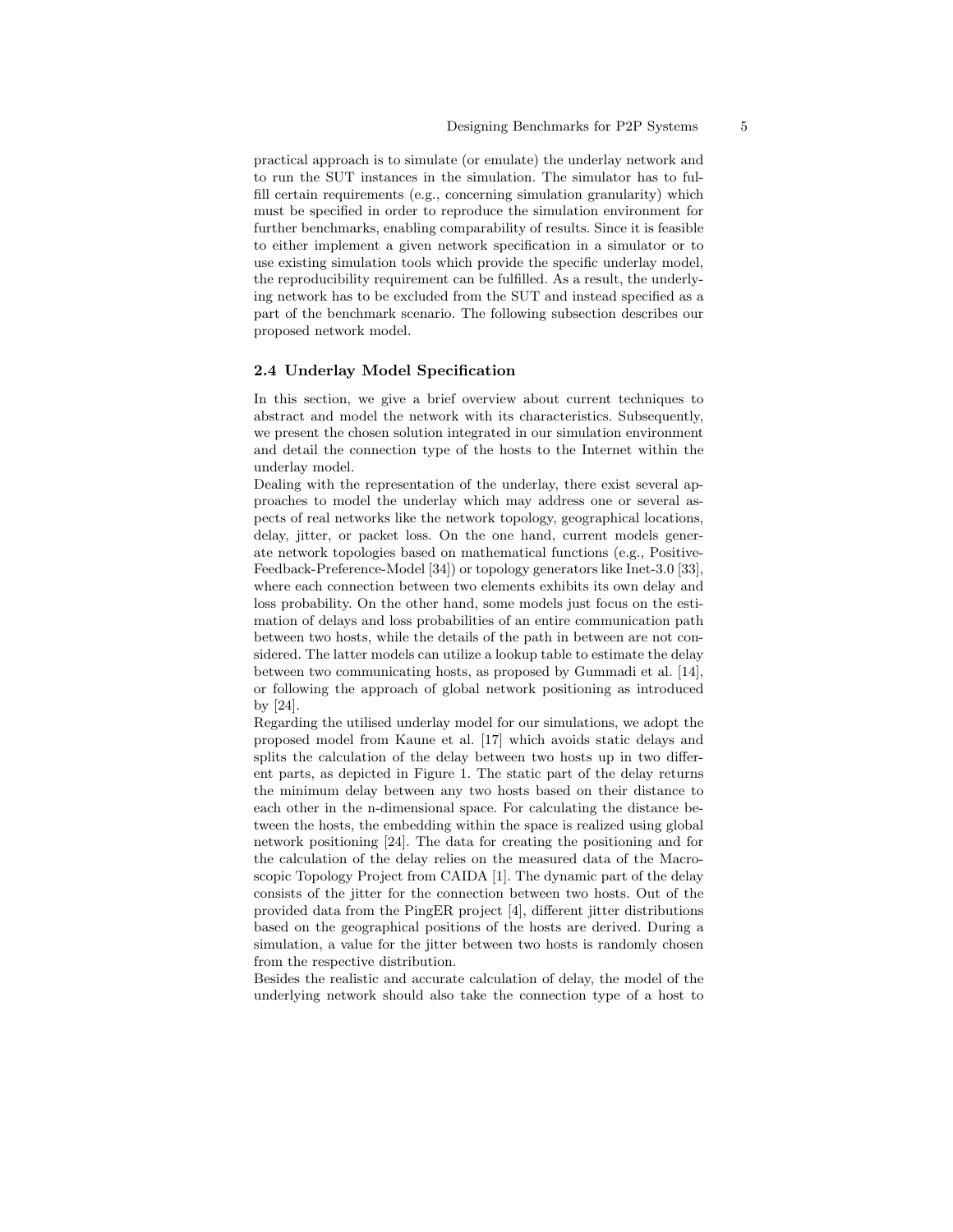

Fig. 1. The calculation of delay [17]

the Internet into consideration. Thus, the utilized network model for our simulations also consists of hosts with different access types, which vary regarding their available bandwidth. This feature allows for simulations focusing on the heterogeneity of hosts. As an proposal for the distribution of utilized access types, Table 1 depicts an overview about the worldwide broadband access during 2009 obtained from the OECD Broadband Portal [2]. The report lists three different broadband connection types comprising the number of subscriptions and the average upload and download speed. The presented distribution of the different connections can be used as basis for a detailed model of the simulated access types specifying their characteristics and utilization. By offering the developed model, its reuse for other simulations can be facilitated and allows for obtaining comparable results.

| Internet              | Number of subscribed Average upload Average |                |                |
|-----------------------|---------------------------------------------|----------------|----------------|
| connection            | connections                                 | speed (kbit/s) | download speed |
| type                  |                                             |                | (kbit/s)       |
| $ {\rm Cable\ modem}$ | 81.253.021                                  | 2.269          | 25.474         |
| $\rm{DSL}^1$          | 168.964.115                                 | 3.055          | 14.404         |
| FTTH <sup>2</sup>     | 31.589.868                                  | 51.692         | 76.792         |

Table 1. OECD broadband statistics from 2009

# 3 Scenario 1: Distributed Hashtable

In this section we define a basic benchmark for Distributed Hashtables (DHT) which fulfills the interface presented in Section 3.1. Our bench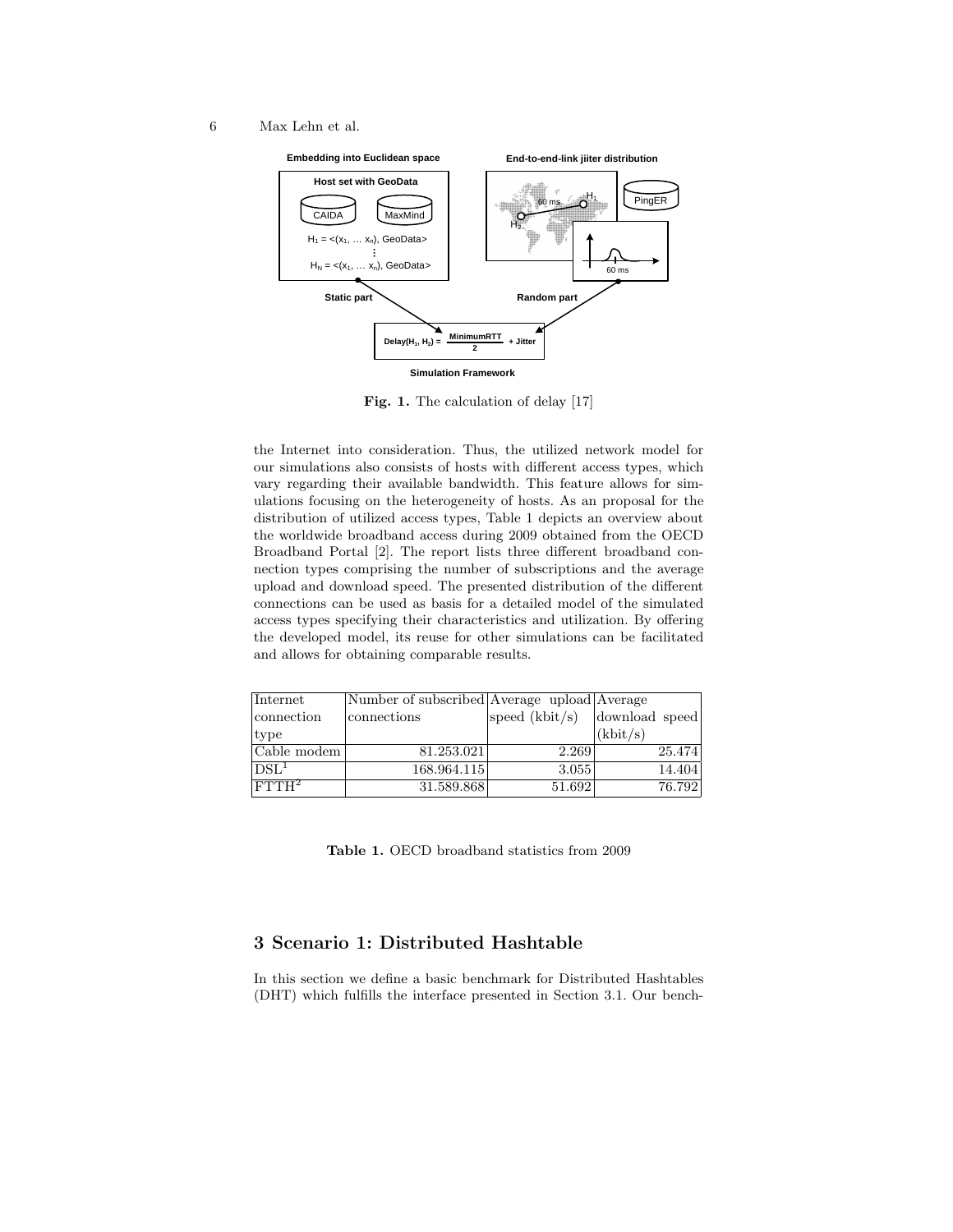mark addresses two main goals. Firstly, it enables the comparability of existing DHT implementations under different workloads. Based on this comparison, it is possible to determine which DHTs are suitable for a specific application scenario stating specific workload characteristics. Secondly, by pushing DHT implementations to their performance limits, their strengths and weaknesses become visible.

#### 3.1 SUT Interface

In our scenario we focus on distributed hashtables, supporting the two basic methods put(key, data, lifetime) and get(key) -> data for storing and retrieving a data item associated with a key. The get function asynchronously returns the result. It is expected to always deliver a result. If no item for the requested key is found, it returns an empty data item. In most applications the key is calculated by hashing the data item using a hash function such as MD5 or SHA-1. Each data item is stored with a maximum lifetime after which it is deleted, enabling a simple garbage collection mechanism.

#### 3.2 Workload

For the workload generation, we assume a Wikipedia-inspired document model. We model documents with a given maximum lifetime, which are stored into the DHT and retrieved afterwards. All documents that are stored in the DHT are also stored in a global document database which is not part of the SUT. Since this benchmark is designed for simulated or emulated environments, we assume that this database can be maintained as part of the global knowledge of the simulator. The database is used for selecting documents to be queried as well as for validating results obtained from the DHT. The following parameters are considered for our model:

- Number of Peers, Online Time, Persistent storage on peers An important parameter is the number of peers. The peer's online times are determined by the churn model which is described by their online time distribution. In our workload model we assume a non-persistent storage in case that a peer goes offline, which means that its stored data is deleted.
- Document Size, Popularity, Lifetime The second parameter set is related to the documents to be stored in the DHT. We model the document size and the popularity of documents based on distribution functions derived from Wikipedia article statistics. In order to avoid a constantly growing number of documents, we introduce a document lifetime after which an article is considered to be outdated and deleted from the DHT.
- Peer Activity The third set is related to the peer activity, specifying how often a peer executes a certain type of action. We define three basic operations: creating a new document, requesting an existing document, and updating a document. Hence, it is necessary to specify an execution probability per peer for each of these operations. In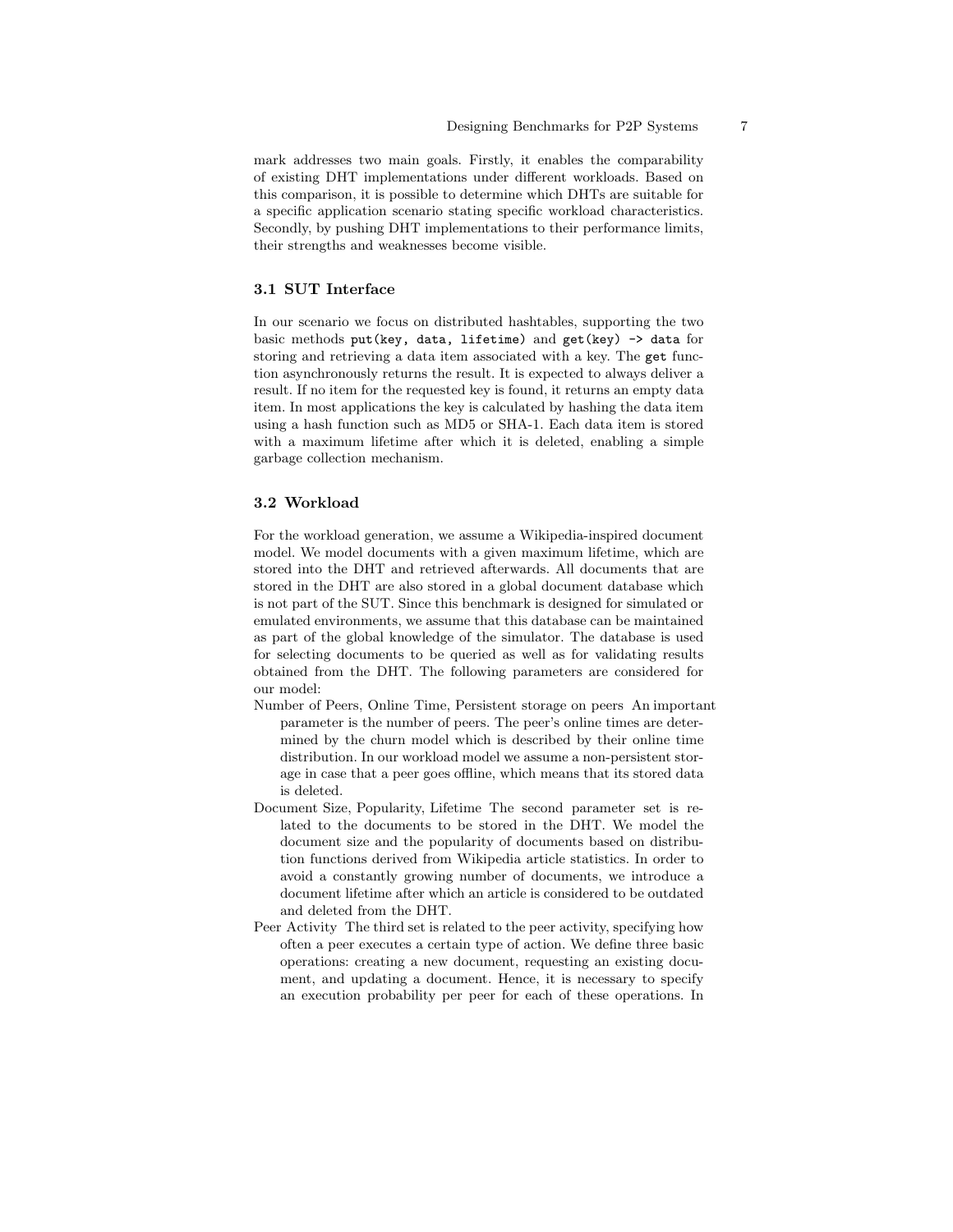addition, the time between successive operations needs to be modeled based on peer activity statistics taken from Wikipedia measurements. A grace period between the creation or update of a document before a read or update request for the same document allows the DHT to properly store the documents. The delete operation is not part of the peer activity as the deletion of articles is done automatically by the DHT in case that an article's time-to-life counter has expired.

Global Document Database We introduce a Global Document Database which maintains information about all documents stored in the DHT. For each document this information comprises the document id, the document lifetime, the document store timestamp, and a hash value of the document's content. This information is needed in order to verify whether the correct version of requested document is returned by the DHT. The document database offers methods for creating, updating, and requesting a document.

Per Peer Workload Generation The workload generation algorithm which is run by each peer works as follows. Initially an activity index is defined per peer drawn from a global activity index distribution  $X_{activity}$ . The activity index defines the expected value of inter-arrival times between two successive actions performed by the peer. The peer action algorithm is shown in Listing 1.

| - select action to be performed (add, modify, read) |  |
|-----------------------------------------------------|--|
| based on propability                                |  |
| $-$ if action $=$ add:                              |  |
| - create article from global article database       |  |
| - put article to DHT                                |  |
| $-$ if action $=$ read:                             |  |
| - count read action                                 |  |
| - get article ID to be read from global article     |  |
| database                                            |  |
| - get article from DHT                              |  |
| - if retrieve succeeds:                             |  |
| - verify document content using hash value          |  |
| - if correct: count correct response                |  |
| - else: count incorrect response                    |  |
| $-$ else :                                          |  |
| - count incorrect response                          |  |
| $-$ if action = update:                             |  |
| - perform read action                               |  |
| - if read succeeds:                                 |  |
| - create new version of the document from the       |  |
| global document database                            |  |
| - put article to DHT                                |  |

Listing 1. Per Peer Workload Algorithm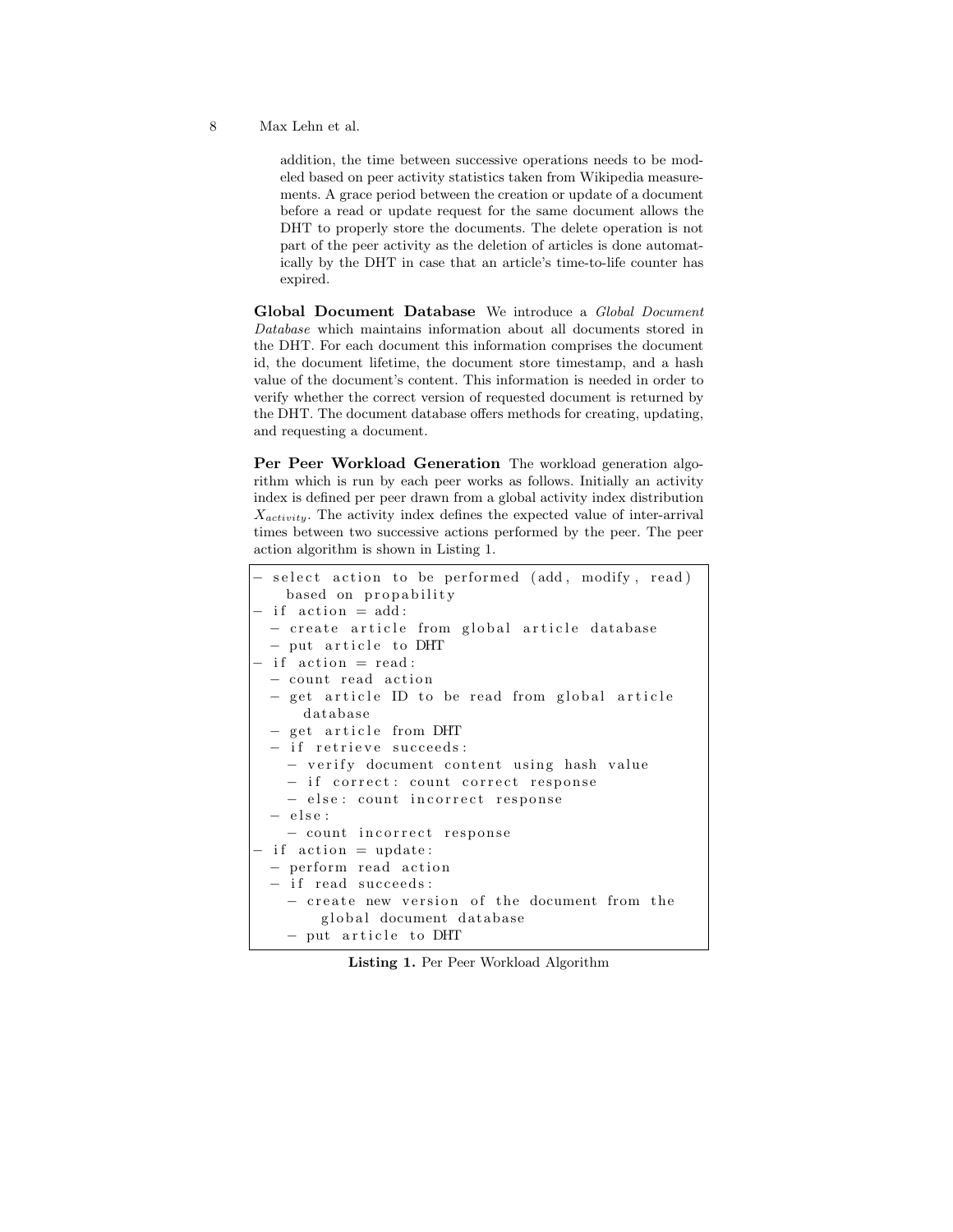| Variable                 | Description                                                 |   | $Unit {\rm Levels}$                                         |
|--------------------------|-------------------------------------------------------------|---|-------------------------------------------------------------|
| $\overline{n}$           | Number of peers in stable state<br>(after the join process) |   | $[1\infty]$                                                 |
| $F_{join}(t)$            | Function describing the number of                           |   | $e^{\lambda t}$                                             |
|                          | peers over time during the join                             |   |                                                             |
|                          | process                                                     |   |                                                             |
| $t_{silent}$             | Duration of the graceful phase af-s                         |   | $[0\infty[$                                                 |
|                          | ter initial join phase                                      |   |                                                             |
| $\overline{\chi}_{time}$ | Peer Online Time Distribution                               | S | $Exp(\lambda)$                                              |
| $X_{activity}$           | Peer Activity Distribution                                  | S | $\mathrm{Zipf}(s)$                                          |
| $p_{create}$             | Execution probability for the ac-                           |   | [0, 1],                                                     |
| $p_{update}$             | tions create, update, or read                               |   | $p_{create} + p_{update} +$                                 |
| $p_{read}$               |                                                             |   | $p_{read}=1$                                                |
|                          | $X_{popularity}$ Document<br>Popularity Distribu-           |   | $\overline{\text{Zipf}(s), \text{Exp}(\lambda)}$            |
|                          | tion                                                        |   |                                                             |
| $X_{size}$               | <b>Document Size Distribution</b>                           |   | bytes $\vert \mathrm{Zipf}(s), \mathrm{Exp}(\lambda) \vert$ |
| $t_{liftime}$            | Document Lifetime                                           | S | $1\infty$                                                   |
| $b_{persist}$            | Whether peers persist their docu-                           |   | $\{\overline{0,1\}}$                                        |
|                          | ments while offline                                         |   |                                                             |
| $r_{massleave}$          | Ratio of leaving/crashing peers in                          |   | [0, 1]                                                      |
| $r_{masscrash}$          | case of a massive leave/crash                               |   |                                                             |
| $t_{massleave},$         | Time after the silent period after $ s $                    |   | $[0\infty]$                                                 |
| $t_{masscrash}$          | which a massive leave/crash oc-                             |   |                                                             |
|                          | curs                                                        |   |                                                             |
| $r_{massjoin}$           | Ratio of joining peers in case of a                         |   | [0, 1]                                                      |
|                          | massive join                                                |   |                                                             |
| $t_{massjoin}$           | Time after the silent period after $ s $                    |   | $\overline{[0\infty]}$                                      |
|                          | which a massive join occurs                                 |   |                                                             |
| $t_{flashcrowd}$         | Time after which the flash crowd s                          |   | $\overline{[0\infty]}$                                      |
|                          | starts                                                      |   |                                                             |
|                          | $d_{flashcrowd}$ The duration of the flash crowd            | S | $[0\infty]$                                                 |
|                          | $r_{flashcrowd}$ Ratio of increased requests per s          |   | $\overline{[0\infty]}$                                      |
|                          | peers in case of a flash crowd                              |   |                                                             |
| $F_{request}(t)$         | Function describing the variation                           |   | $m * t + a$                                                 |
|                          | of the inter-arrival time of per-                           |   |                                                             |
|                          | peer actions over time.                                     |   |                                                             |

Table 2. Workload parameters for the DHT scenario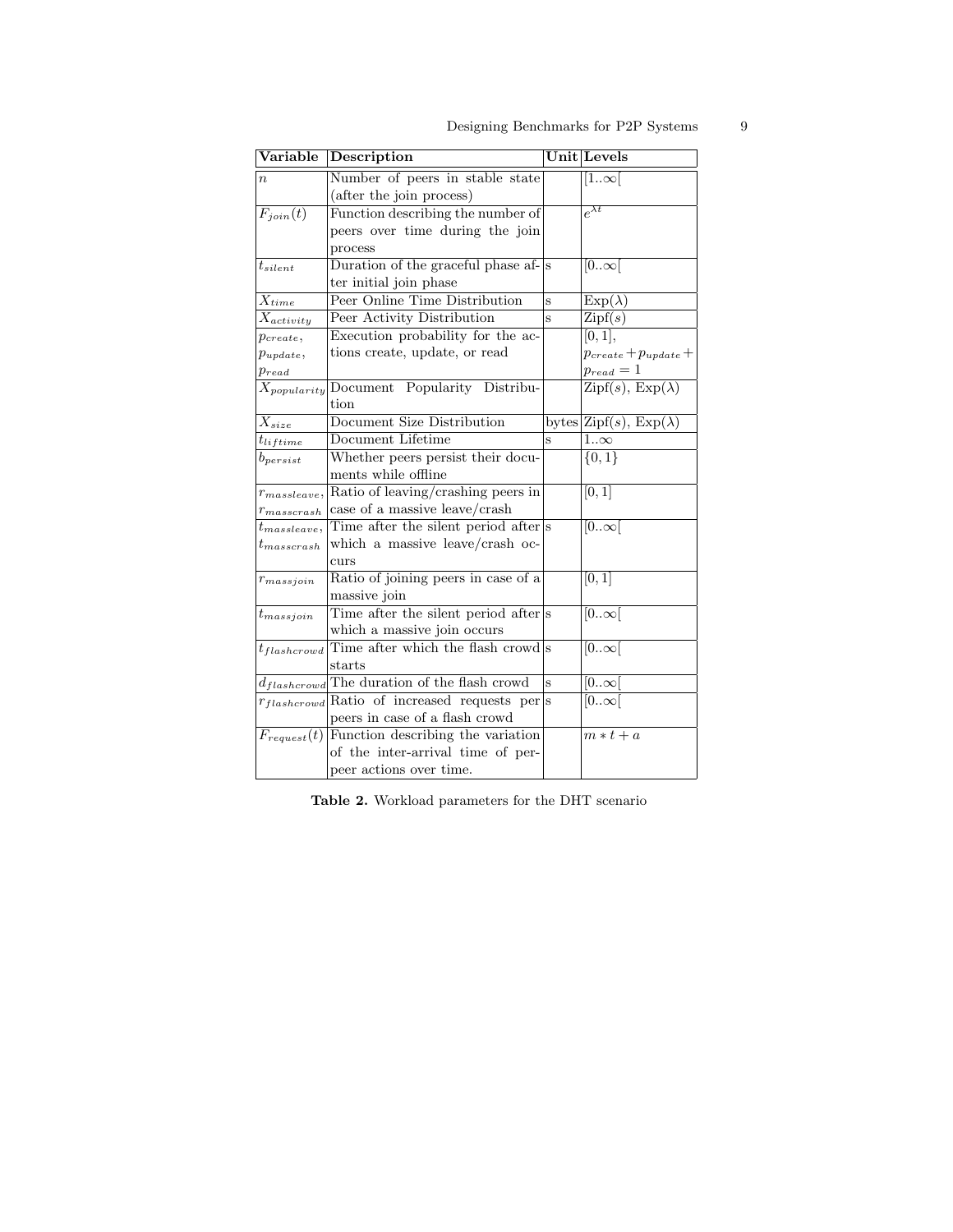Load Variation Schemes In the following different load variation schemes of the workload within the DHT scenario are explained. Each scheme covers a specific situation in a DHT lifetime each assuming a different churn behavior of the peers (times without any churn, exponential churn phase, and massive join or leave).



Fig. 2. DHT scenario schemes

- Scheme 0: Without Churn Peers join the network according to join function  $F_{join}(t)$  until the specified number of peers *n* is reached. After a silent period of  $t_{silent}$  seconds where no further join or leave of peers occurs the workload is deployed on the system. (Figure 2a)
- Scheme 1: Exponential Churn After a join phase as in Scheme 0, there is a silent period of  $t_{silent}$  seconds after which the system should be in stable state. Then, an exponential churn phase with exponentially distributed session times of the peers together with the workload is deployed on the system. (Figure 2b)
- Scheme 2: Massive Leave/Crash The third scheme covers the extreme situation of a massive leave or crash of peers. As in Scheme 1, peers join, and the workload starts after a silent period. Then, after  $t_{massleave}$  ( $t_{masscrash}$ ) seconds, a massive leave (crash) with  $r_{massleave}$  ( $r_{masscrash}$ ) of leaving (crashing) peers occurs. (Figure 2c)
- Scheme 3: Massive Join Scheme 3 is similar to Scheme 2 but with joining instead of leaving or crashing peers. (Figure 2d)
- Scheme 4: Flash Crowd Behavior In this scheme, a large amount of the peers requests a specific content in a short amount of time. Based on Scheme 1, after  $t_{flashcrowd}$  seconds, the flash crowd phase begins. The request frequency per peer is increased by a factor of  $r_{flasherowd}$ with a duration of  $d_{flashcrowd}$  seconds.
- Scheme 5: Linearly Increasing Number of Peers Peers join according to a linear join function  $F_{join}(t)$ , increasing their number as long as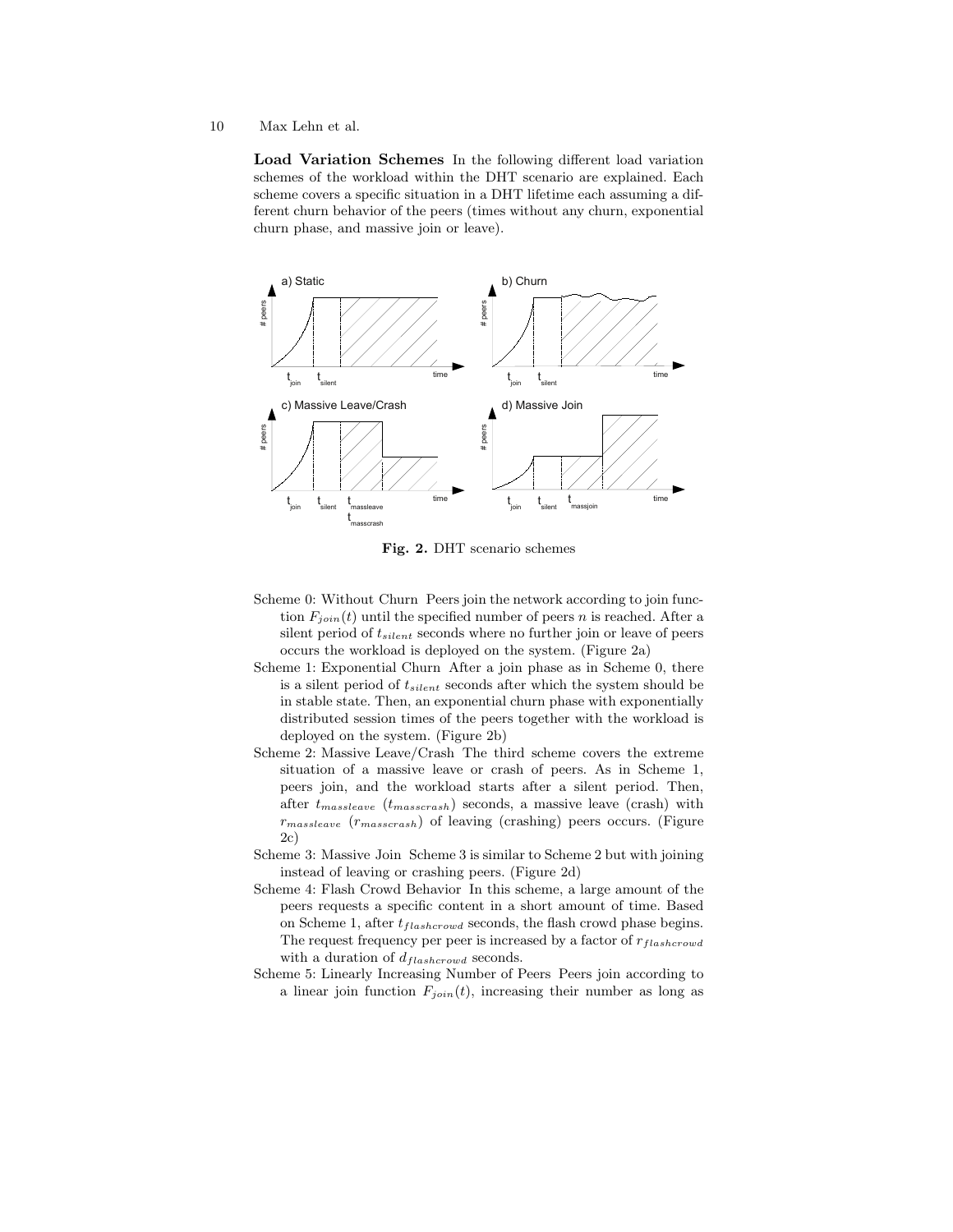system remains stable. The workload is deployed instantly at the beginning of the benchmark.

Scheme 6: Linearly Increasing Number of Requests Based on Sscheme 1, the workload is deployed on the peers with a decreasing inter-arrival time as defined by the request increasing function  $F_{request}(t)$ .

#### 3.3 Metrics

This section combines the load variation schemes with appropriate metrics (Table 3) to provide benchmarks for the P2P quality aspects as described in Section 2.2.

- Robustness For testing robustness, we use Scheme 2 with massively crashing peers. After  $r_{masscrash}$  of the peers have crashed, the system either becomes stable again after  $t_r$  seconds or it remains unstable where the remaining peers are unable to reorganize the DHT topology.  $t_r$  is the time the system takes to return to a certain minimum acceptable QoS level. In case of our DHT scenario the QoS level is defined by the query time  $t_q$  and the success ratio S. For instance, the average query time should always be below 2 seconds and the query success ratio should be above a threshold of 0.95 ( $t_q < 2 \land S > 0.95$ ).
- Efficiency The efficiency of the system is measured using Scheme 1 where peers join and leave the system according to an exponential churn model. Furthermore, a typical workload is applied on the DHT. Efficiency is defined as the quotient of performance and costs. In case of a DHT, the performance is the average query response time  $t_q$ . Costs are defined as the average load  $\mu_l$  on the system for solving the query requests. In order to calculate how efficient the system is the average query time is divided by the average system load.
- Validity In order to benchmark the validity of the results returned by the DHT we again consider a typical churn influenced environment as described in Scheme 1 and measure the success ratio S.
- Fairness Benchmarking fairness is done by applying Scheme 1 and measuring the average load  $l_i$  on each peer. For the purpose of simplification in our DHT scenario the distribution of load is considered to be fair if the load is distributed equally over all peers. More sophisticated definitions of fairness can be taken into account, e.g., a capacity-proportional definition of fairness where load has to be distributed according to the capacities of the peers. To calculate the degree of fairness the standard deviation of the relative load over all peers is calculated as  $\sigma_L = \frac{1}{n-1} \sum (L_i - \mu_L)^2$ .
- Stability To test the stability of a DHT, we use Scheme 1 with an increasing exponential churn factor. The stability is measured by the maximum churn level under which the query reponse times  $t_q$  and success ratio S fulfill the required QoS levels.
- Scalability The scalability of a DHT is tested by increasing the workload on the system vertically (number of request) or horizontally (number of peers) according to Schemes 5 and 6 respectively. In both cases we measure the maximum scale up to which the query response times  $t_q$  and success ratio S fulfill the required QoS levels.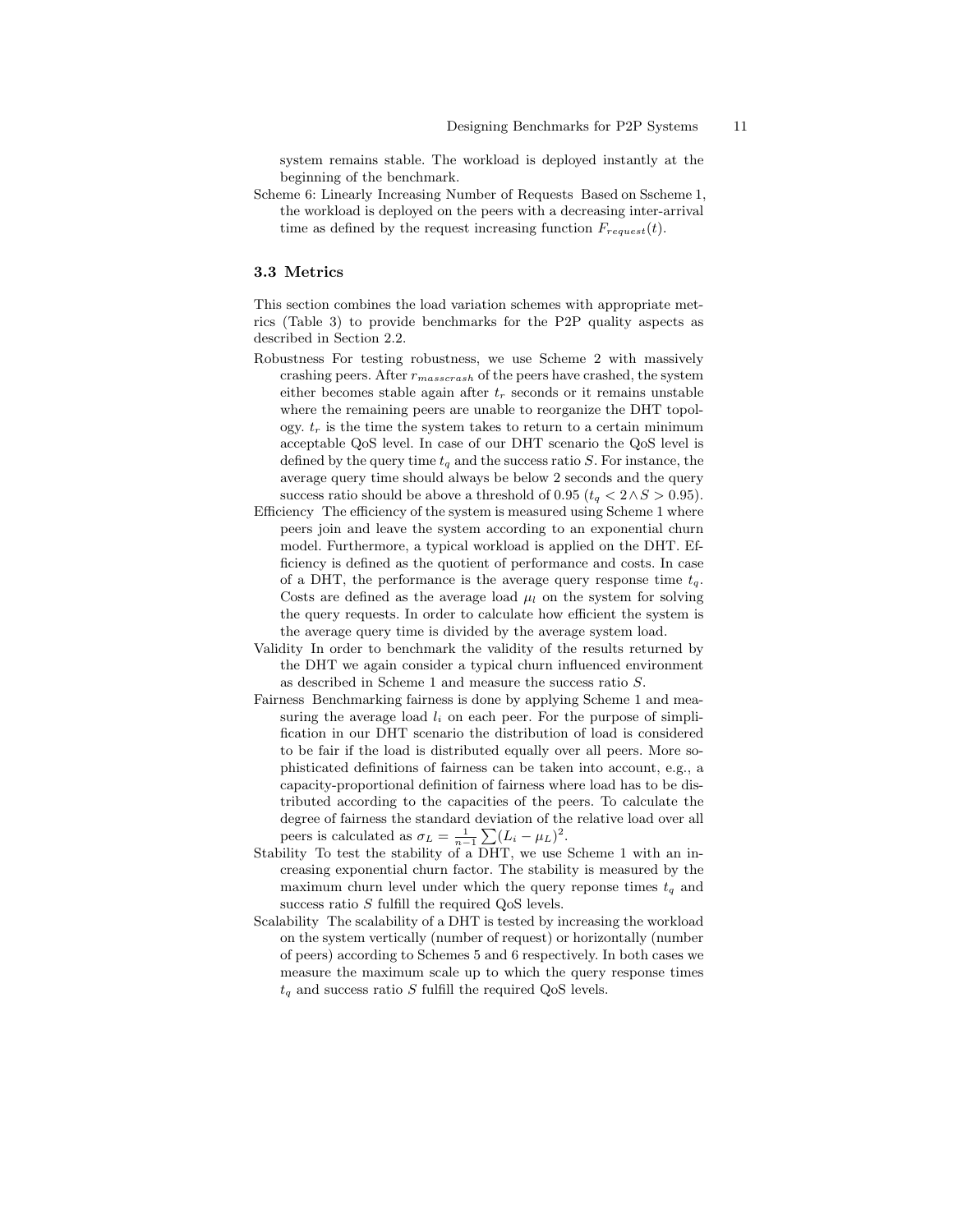| Variable Metric  |                         |                 | Unit Description                             |
|------------------|-------------------------|-----------------|----------------------------------------------|
| $t_a$            | Average<br>query<br>re- | S               | The time that passes between                 |
|                  | sponse time             |                 | the insertion of query into the              |
|                  |                         |                 | system and its response aver-                |
|                  |                         |                 | aged over time.                              |
| $\boldsymbol{q}$ | Number of queries       |                 | The total number of all exe-                 |
|                  |                         |                 | cuted queries within the mea-                |
|                  |                         |                 | surement interval.                           |
| $r_{+}$          | Number of correct re-   |                 | The total number of correct                  |
|                  | sponses                 |                 | responses within the measure-                |
|                  |                         |                 | ment interval. A response is                 |
|                  |                         |                 | considered to be correct if and              |
|                  |                         |                 | only if the right document in                |
|                  |                         |                 | the latest version is returned.              |
| $r_{-}$          | Number of negative      |                 | The total number of incorrect                |
|                  | responses               |                 | responses within the measure-                |
|                  |                         |                 | ment interval. Both invalid re-              |
|                  |                         |                 | sponses and missing responses                |
|                  |                         |                 | are counted as incorrect.                    |
| $\overline{S}$   | Success ratio           |                 | The ratio of successfully exe-               |
|                  |                         |                 | cuted query requests. $S = \frac{r_+}{q}$ .  |
| $\bar{S}$        | Fail ratio              |                 | The ratio of failed query re-                |
|                  |                         |                 | quests. $\bar{S} = \frac{r_-}{q}$ .          |
| $t_r$            | Recovery time           | S               | The time needed by the qual-                 |
|                  |                         |                 | ity metric of a system to re-                |
|                  |                         |                 | turn back to a defined QoS                   |
|                  |                         |                 | level after a massive perturba-              |
|                  |                         |                 | tion of the system.                          |
| $l_i$            | The average load on     | $rac{bytes}{s}$ | The bandwidth usage on peer                  |
|                  | peer $i$                |                 | $i$ within the measurement in-               |
|                  |                         |                 | terval averaged over time.                   |
| $L_i$            | The average relative    |                 | The bandwidth usage on peer                  |
|                  | load on peer $i$        |                 | $i$ in relative to its maximum               |
|                  |                         |                 | capacity within the measure-                 |
|                  |                         |                 | ment interval averaged over                  |
|                  |                         |                 | time.                                        |
| $\mu_l$          | The average load on     | $_{bytes}$      | The average bandwidth usage                  |
|                  | the overall system      |                 | of all peers. $\mu_l = \frac{1}{n} \sum l_i$ |
| $\mu_L$          | The average relative    |                 | The average relative band-                   |
|                  | load on the overall     |                 | width usage of all peers. $\mu_L =$          |
|                  | system                  |                 | $rac{1}{n} \sum L_i$                         |

Table 3. Metrics for the DHT scenario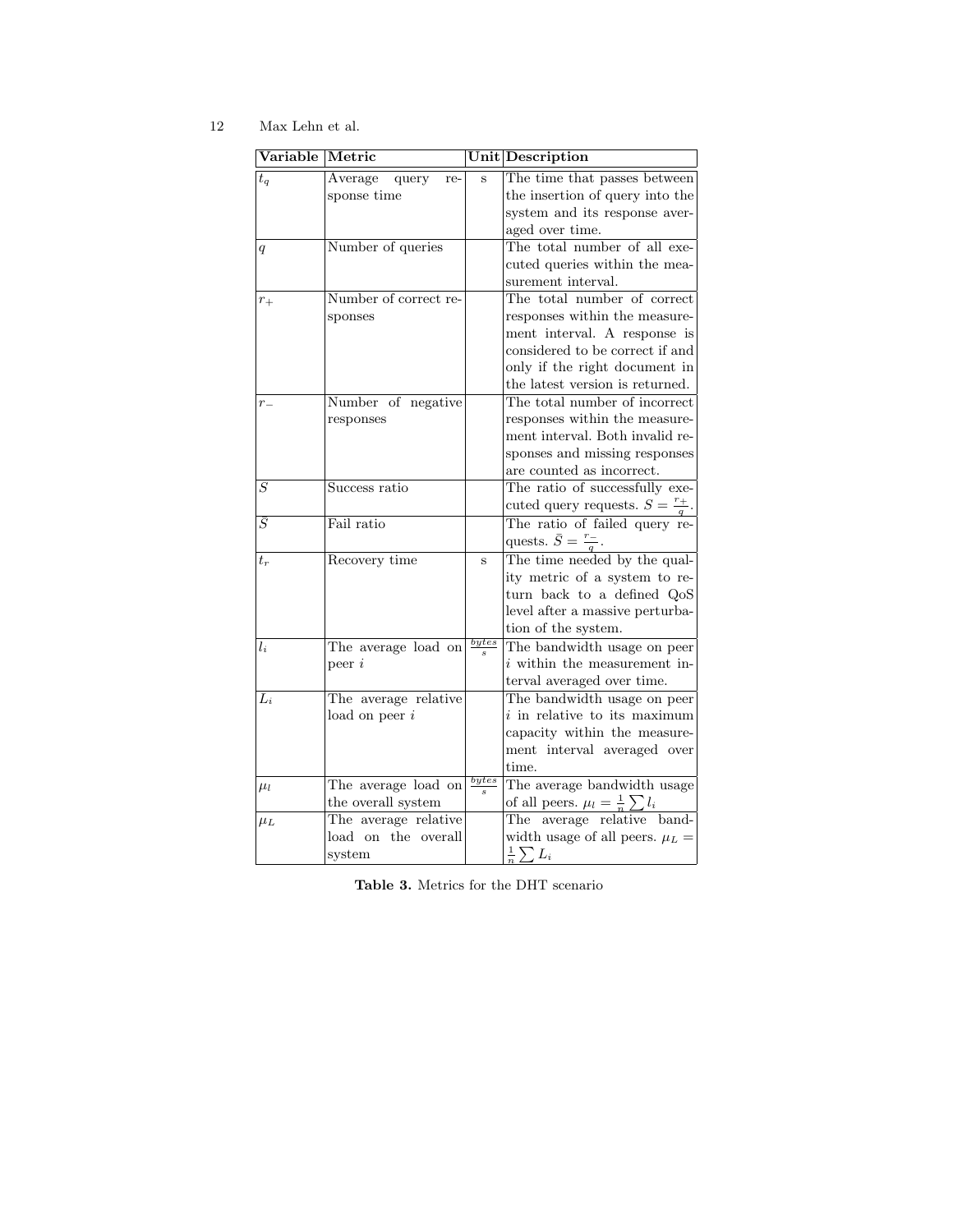# 4 Scenario 2: Massively Multiplayer Online Game

The area of P2P Massively Multiplayer Online Games (P2P MMOG) is much more complex and less standardized than the field of DHTs. Several groups have been doing research in P2P MMOGs in the last ten years, focusing on various aspects. Those can be categorized to six main issues [13]:

- Interest Management In an MMOG, every player has his own personal view on the game world, depending on his current state, most importantly his location. That view defines what parts of the world he can see and what events he can perceive. Interest management (IM) decides which information is necessary for each player to build his personal view of the world. The *area of interest* (AOI), typically centered at the player's position and bounded by his vision range (VR), defines the region within which the player needs to receive game event information.
- Game Event Dissemination The game event dissemination system has to ensure that each player receives all relevant game events within his AOI. Real-time games require low latencies in the event dissemination to keep the players' views as fresh as possible. Since the AOI is bound to game world positions, the dissemination systems are typically based on game world proximity. The task can thus also be formulated as a spatial publish/subscribe model.
- NPC Host Allocation Many games have the concept of so-called nonplayer characters (NPC) which are game entities controlled by scripts and/or artificial intelligence and which interact with the human players in the game. Since there is no central server the program controlling an NPC has to run on some peer. The assignment of NPC routines and states to peers and, if necessary, their relocation to alternative peers is part of the NPC Host Allocation.
- Game State Persistence Any object in the game world that is not directly associated to a player has to be kept persistent and consistent. The object state must be replicated to one or more peers in the network, and leaving peers must transfer their objects to others. An important requirement specific to games is that operations on game objects must not induce high latencies since the game cannot be paused until the operation is complete.
- Cheating Mitigation P2P games require special mechanisms for cheating prevention and reaction. There is no central server with a full view on the whole game world, thus the cheating mitigation algorithms must work in a decentralized manner without access to the complete game state.
- Incentive Mechanisms A P2P system lives from the resources provided by the participants. Those resources include network bandwidth, CPU cycles, and storage capacity. Incentive mechanisms make sure that every participant has to provide a certain amount of resources and prohibit free-riders.

In our scenario we concentrate on the first two aspects, Interest Management and Game Event Dissemination. While NPC Host Allocation and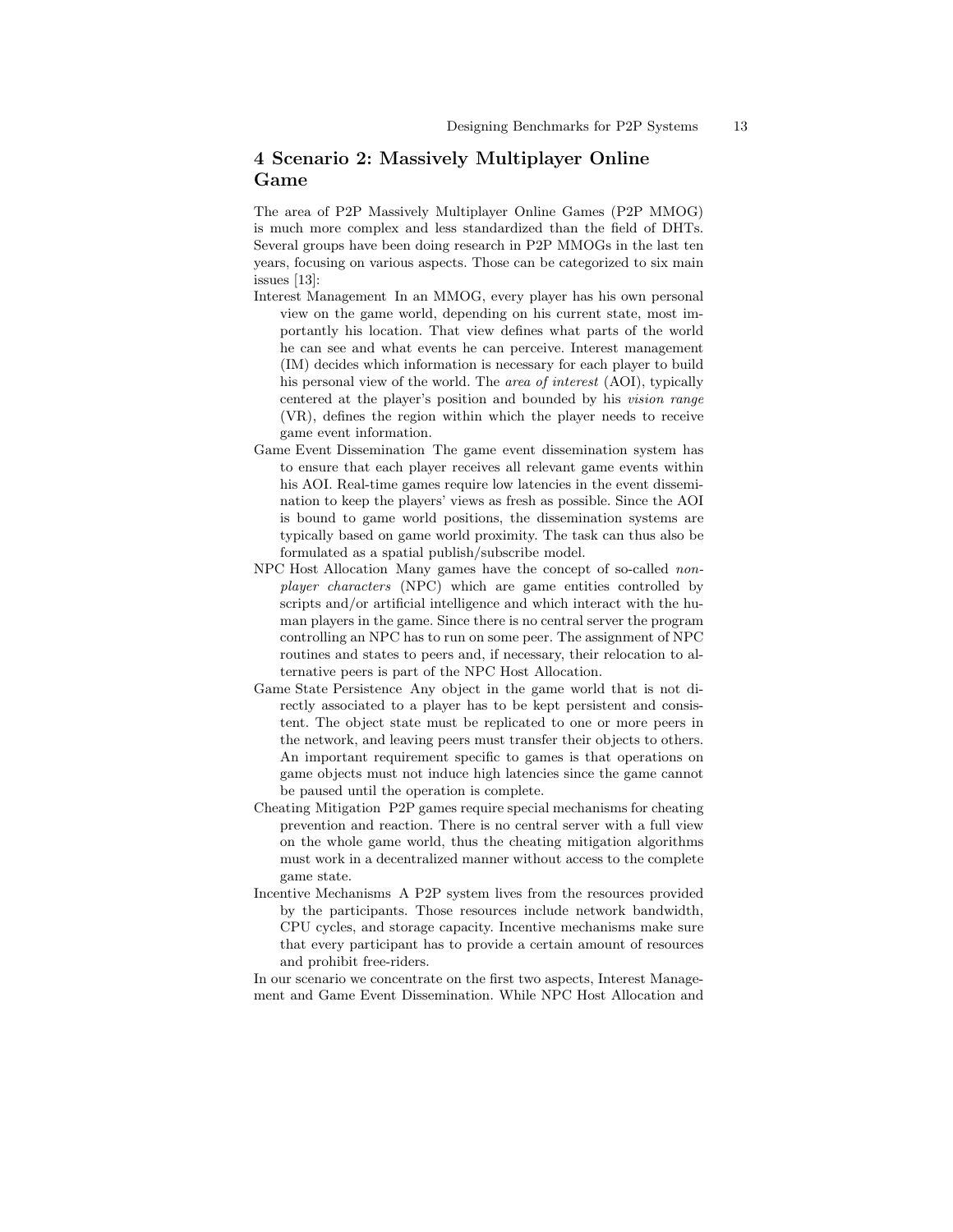particularly Game State Persistence are topics for a future benchmark, the performance of cheating mitigation mechanisms is hardly quantifiable. Incentive mechanisms are a general topic on P2P systems, and P2P MMOG do not make special demands on these mechanisms. Therefore, they can be analyzed in separate scenarios.

#### 4.1 SUT Interface

A typical MMOG information dissemination overlay (IDO) integrates the two issues Interest Management and Game Event Dissemination. As introduced above, Interest Management in an MMOG is based on an AOI defined by the vision range. The two systems VON [15] and pSense [29] act as references for our scenario. Both VON and pSense interpret the vision range as a (more or less constant) radius and the AOI as a circle on the 2D plane of the game world. The overlay network topology is constructed locally by each player (i.e., each peer) using the AOI radius and the relative positions of surrounding players in the game world. Thus, an important aspect of MMOG IDOs is their awareness of player positions in the game world.

It is the purpose of the IDO to disseminate the game events generated by each player to all other players in whose AOI he currently is. Those events include first and foremost the player's movements (or, more generally, his position), but also other game-specific activities such as firing a missile. Since the IDO is aware of game world positions but should still be generic, it is necessary to split the disseminated information into position updates, which have semantics known by the IDO, and gamespecific data that is opaque to the IDO. Besides the dissemination to the whole set of interested nodes, it should be possible to send messages to single nodes.



Fig. 3. The abstract game architecture

The core of our architecture (Fig. 3) consists of the game instance containing the local game logic and the network engine managing the net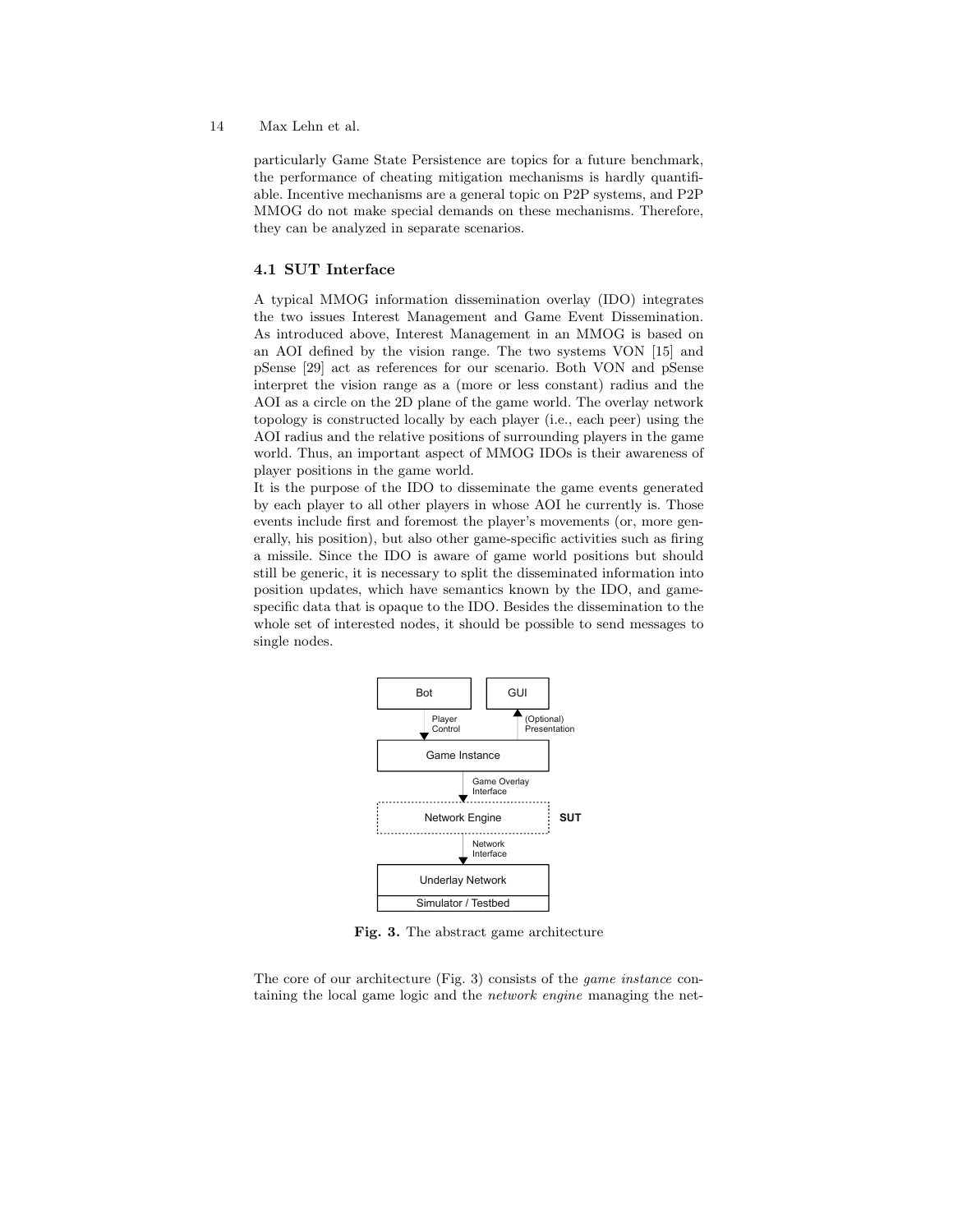work communication. From the benchmarking point of view, the network engine implements the SUT and the game instance applies the workload. Based on the given requirements, our API connecting the local game logic and the network component comprises the following concepts:

- The network engine regularly pulls the local player's state (particularly its current game world coordinates) from the game instance and disseminates them. Depending on the particular IDO, the position information is also used to build the overlay topology. The pull and dissemination frequency is chosen by the network engine so that it can adapt the generated update traffic when necessary (e.g., in case of congestion).
- Neighboring players within the AOI and their positions are pushed by the network engine to the game instance whenever new information is available.
- Game actions other than player movements are pushed by the game instance to the network engine at a time when they occur, to be disseminated or to be sent to a single player. Those messages do not have a semantic meaning to the network engine; they have to be delivered reliably and without modification.

#### 4.2 Workload

A synthetic workload appears infeasible for a gaming scenario. Games have a relatively complex and unstandardized network functionality which makes it difficult to collect measurements to derive representative workloads. While there are plenty of studies analyzing and modeling the network traffic generated by (massively) multiplayer games (e.g., [6], [7], [30]), there are only a few trying to characterize player behavior on a game activity level, such as [31].

Network traffic models of online games, since they deal with the traffic below the game's network component, do not contain enough information to model the workload on top of that component. And player behavior models or traces from real matches cannot realistically represent the game workload on the various network implementations. This is because of the high degree of interactivity, which introduces feedback loops making the player's behavior depend on the network's properties (such as message delay).

For the given reasons, we propose a workload generation process that directly originates from the game mechanics specifying the player's capabilities. For the purpose of reproducible workload generation, all players are controlled by autonomous players (bots) which are designed just with the goal of successfully playing the game. With this approach we can model the whole degree of interactivity which, of course, is also influenced by the SUT properties.

**Gameplay Scenario** Planet  $\pi$ 4 [32], the game designed as a workload reference, is a spaceship first-person shooter (FPS). The game scenario consists of  $n$  players. Each player is assigned to one of  $m$  teams within which they cooperate and compete with the other teams. The game world is a 3D space in which the spaceships can freely move in all directions.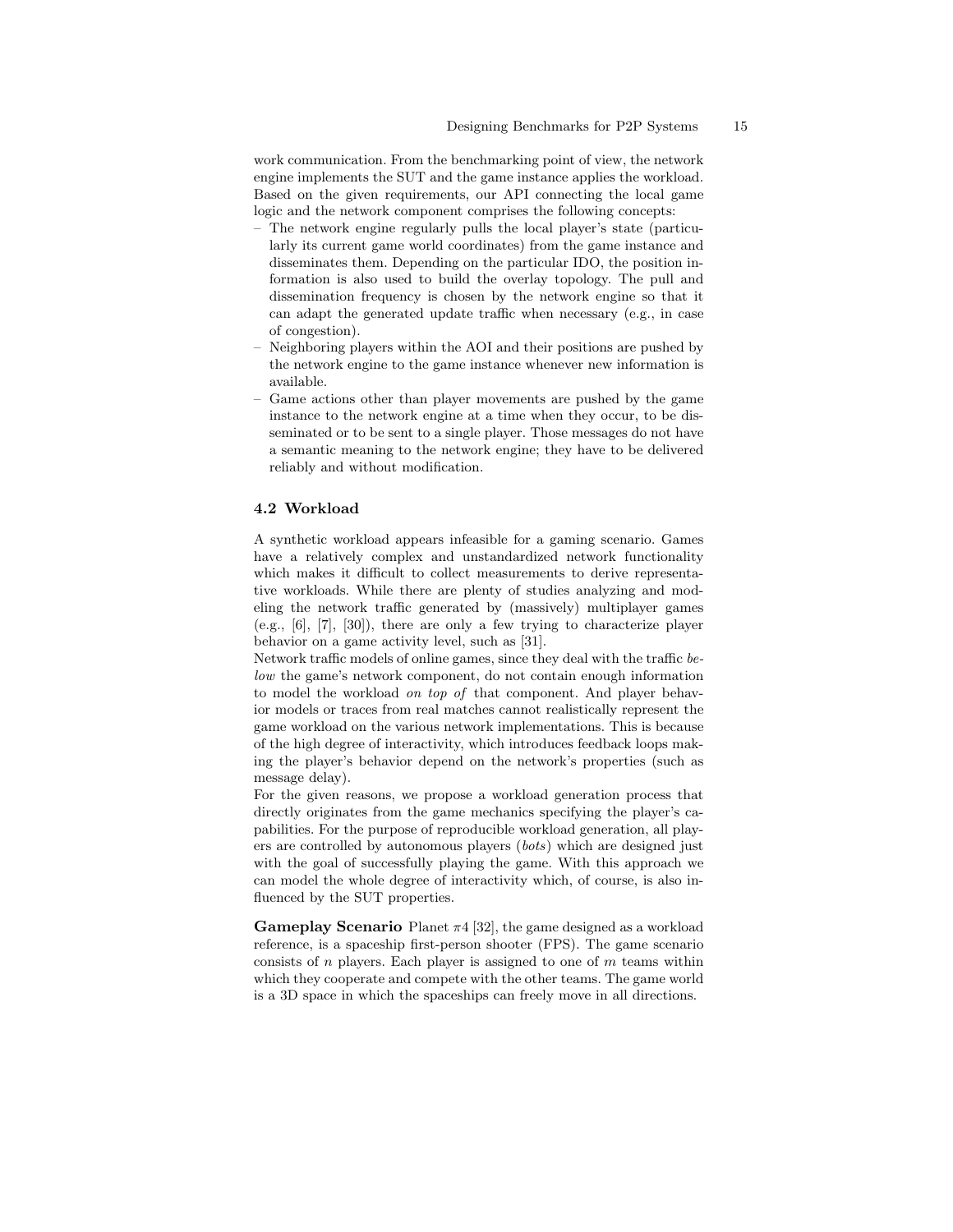Certain strategic points of interest (POI) are randomly scattered within a bounded region of the game world. Specifically, a POI is a base that can be captured by the teams. For each base that a team possesses, it gains game points and/or other rewards such as weapons and energy. Once captured, a team has to defend a base by keeping players from other teams out of the base's range. To capture a base it is necessary to stay within the range of the particular base with at least one player and to prevent any other teams' players to enter that range. The bases are placed on fixed solid bodies in the space, comparable to asteroids in an asteroid field. Those also serve as obstacles in the otherwise free space. The POIs have two important aspects concerning workload generation:

- The distribution of players in the game world is influenced by the POI. Particularly, attractive POIs will generate hotspots in player density, while spaces between the POI are expected to have low densities.
- The borders of the region containing the POI are natural borders of the effective game world without the need for artificial boundaries. Although players could move far beyond the borders, there is no incentive to do so. Limiting the effective size of the game world is necessary to be able to control the average player density.

High maximum spaceship velocities together with the hotspots allow for a high workload scalability. Thereby, the overlay implementations (SUTs) can be stressed enough to find their effective limitations.

Workload Parameters The game scenario described above provides several parameters that can be utilized to adjust the workload.

- Players and teams. Each player corresponds to a peer in the network. So the number of players  $(n)$  in the game equals the number of peers. The players are divided into m (almost) equally sized teams.
- POI (bases). The bases that have to be captured by the teams cause hotspots in the player density. The hotspot magnitudes can be controlled by adjusting the values (i.e. the benefit for the possessing team) of each base separately. Each base has a range in which it can be captured and a time it takes to capture it.
- Gameplay region. The gameplay region is the region within which the bases are located, thus in which the gameplay happens. Together with the total number of players, its size influences the average player density. The height of the region may be set relatively small to obtain a flat, thus pseudo-2D, game world. Pseudo-2D mode is used for gaming overlays that are only designed for a 2D world.
- Ships' capabilities. The game activities (moving, shooting) are heavily influenced by the corresponding capabilities of the players' spaceships. A very important factor is the maximum velocity. All position changes affect the players' AOI and thus require certain updates in the gaming overlay. The ship's maximum forward velocity limits the rate of AOI changes. (We assume that the forward velocity is the highest velocity component and thus the most important.) Additionally, the ship's inertia limit the maximum acceleration in any direction. Missile fire events have to be delivered reliably, forming a different category than position update messages. Their rate is limited by the maximum missile firing frequency.

<sup>16</sup> Max Lehn et al.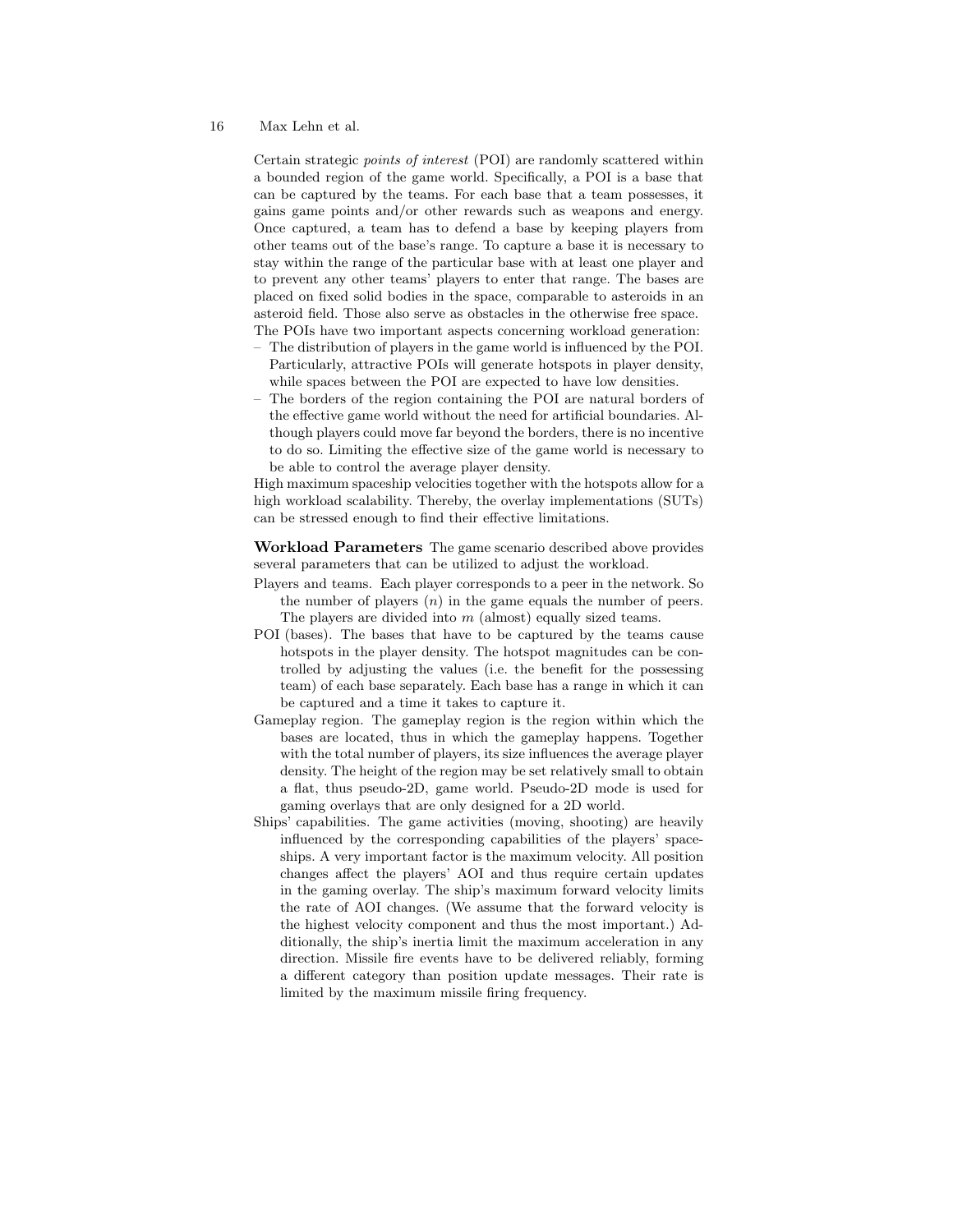#### 4.3 Metrics

Metrics are used as the performance criteria for the evaluation and have a major impact on the result of the benchmark. The goal is to choose a complete and non-redundant set of metrics with a low variability [16]. Completeness can be considered as covering the relevant quality aspects validity, efficiency, fairness, stability, robustness, and scalability (see Section 2.2).

In the P2P gaming scenario the central services are interest management and event dissemination. Also, we are aiming to benchmark different P2P gaming overlays. Thus, a set of macro metrics must be defined. A concrete list of metrics can be derived based on the quality aspects:

- Validity The validity of an IDO is determined by the list of AOI members. Such a list is maintained by the interest management service. Thus we define the metric for validity as correctness of the AOI member list. A first approach is to use the ratio of correct entries. An improvement can be achieved by weighting wrong entries with their importance, e.g., the distance to the player's avatar, since players mainly interact with other players or objects in their vicinity. Schmieg et al. proposed to use a position quality metric [29].
- Efficiency The efficiency of a system is defined as the ratio of performance and costs. For realtime games the performance is reflected by the responsiveness. The costs are the bandwidth that is consumed to achieve the performance. In order to calculate the efficiency quotient the responsiveness must be expressed by a responsiveness index. High latencies of events are represented by a low index, low latencies correspond to a high value.
- Fairness The fairness metric depends on a given fairness criteria. In the case of pure P2P IDOs without any incentive strategies (like pSense and VON) the distribution of load can considered as fair if the load is distributed equally to all peers.
- Stability A gaming overlay is considered stable if it reacts in a valid and responsive way under stress. If either validity or responsiveness decreases to a certain amount, the system becomes unstable. Stress is a result of high player density, velocities, and interaction rates (e.g., shooting). In order to quantify the stability, QoS criteria for validity and responsiveness must be defined. The stability index is then derived from the maximum stress parameters under which the system remains stable.
- Robustness The robustness of a gaming overlay is determined by the coherence of the virtual world. Thus, the main robustness criteria is the probability of partitions when a large fraction of the peers fails.
- Scalability Like the stability, the scalability is a second level metric. It is used to measure how a systems validity, efficiency, fairness, and robustness perform with an increasing/decreasing number of participants. For each quality aspect a threshold must be defined. The scalability metric can be formulated as maximum/minimum number of participants a system can handle without exceeding a given quality threshold.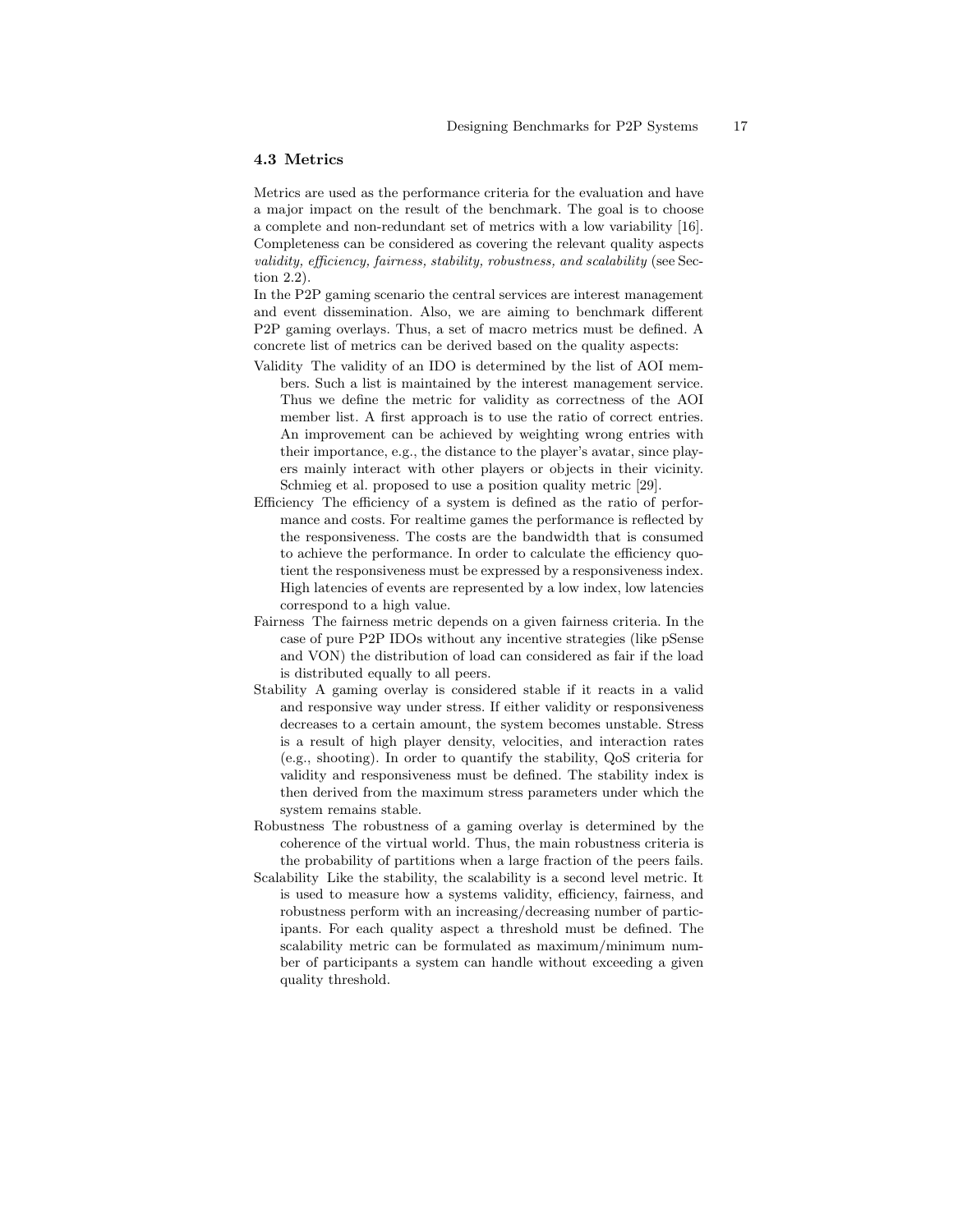# 5 Related Work

There is a wide range of benchmarks in the area of computing, starting with classic CPU benchmarks such as Dhrystone or Linpack. Other popular examples are Futuremark's 3DMark [9] for 3D graphic rendering and BAPCo SYSmark [8] for business applications. Recognized database benchmarks are defined by the Transaction Processing Performance Council (TPC) [12].

Further relevant benchmarks in the area of distributed systems are provided by the Standard Performance Evaluation Corporation (SPEC) [11], for instance SPECjms2007 [10, 27] for message-oriented middleware systems. The SPECjms2007 benchmark describes a supermarket supply chain application scenario. It consists of company headquarters, distribution centers, supermarkets, and suppliers communicating through the message-oriented middleware. Continuing work presents performance evaluation methods for event-based systems in general [19] and particularly for publish/subscribe systems [26].

In the area of P2P there are only a few benchmarking approaches yet. General ideas for a P2P benchmarking platform and an analysis of existing tools for P2P network simulation have been presented by Kovačević et al. [22]. A concrete benchmarking scenario for structured overlays in the context of Network Virtual Environments [21] focuses on lookup and routing latencies as well as the overlay message distribution.

Carlo Nocentini et al. present a performance evaluation of implementations of the JXTA rendezvous protocol [25]. JXTA specifies a set of protocols for P2P communication of which the rendezvous protocol provides a DHT mechanism. The paper specifies the metrics lookup time, memory load, CPU load, and dropped query percentage, as well as the parameters query rate, presence of negative queries, and type of peer disconnections (gentle or abrupt). The authors omit the specification of underlay network properties; the evaluation tests are run in a local area network whose properties are not comparable with the Internet.

A comprehensive benchmark for P2P web search engines was proposed by Thomas Neumann et al. [23]. The benchmark suggests the freely available Wikipedia content as the benchmark's document corpus. The queries, are taken from Google's Zeitgeist archive. The result quality metrics are recall and precision; efficiency is measured as query response time and network resource consumption. In contrast to most others, this work includes concrete performance properties of the network and the nodes' local disk IO. However, the network property model is simplistic, assuming a fixed latency and maximum transfer rate between all nodes, and thus not taking any kind of heterogeneity into account.

P2PTester [5] is a project aiming to provide a tool for measuring largescale P2P data management systems. The project focus is on the applicability to various kinds of systems using a modular measurement architecture. P2PTester could be a useful tool for conducting benchmarks which particularly need to measure the connectivity traffic. The presented version of P2PTester, however, only considers a real network deployment where reproducible and Internet-like network properties are hard to achieve.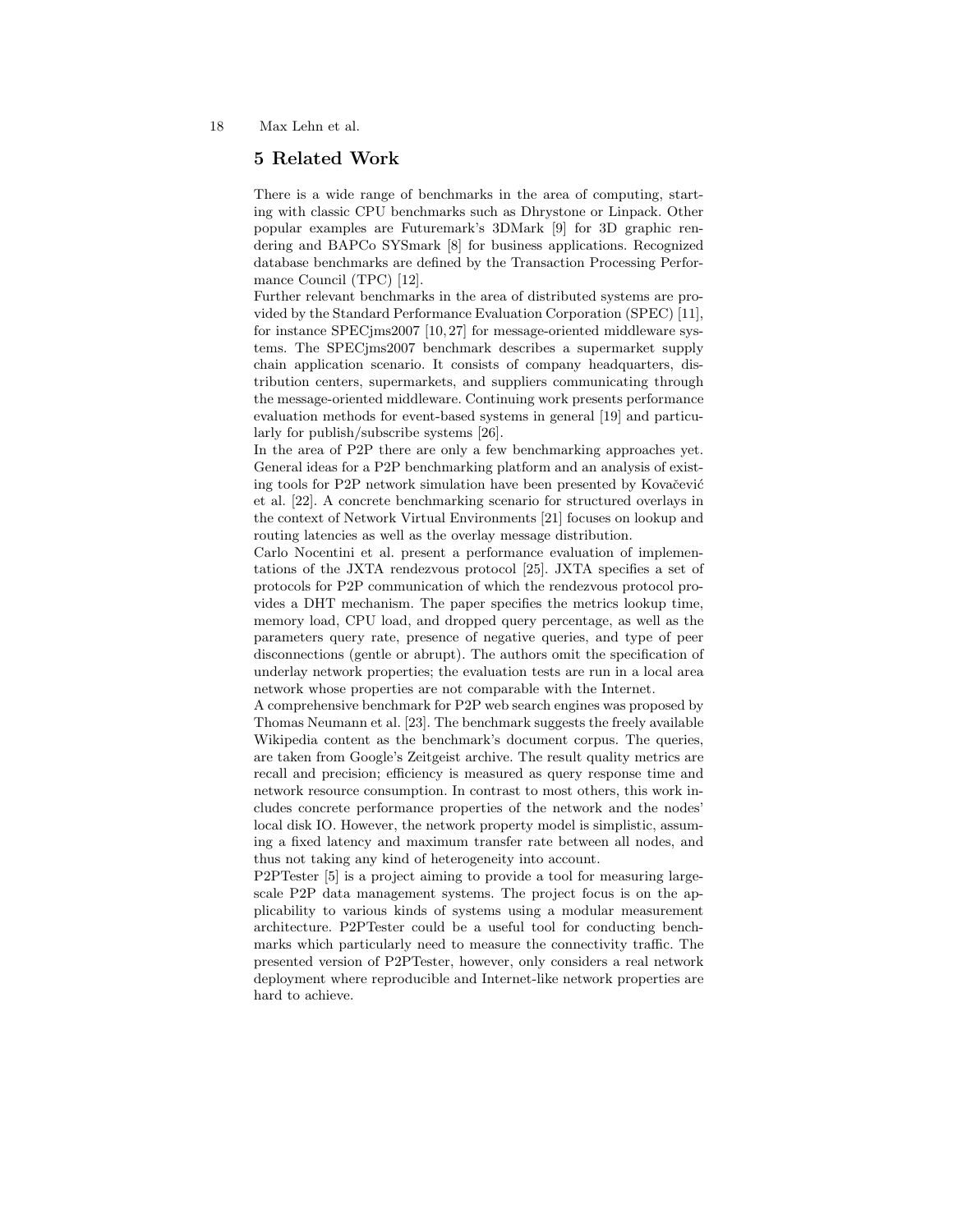# 6 Conclusion and Future Work

In this paper we have discussed general requirements for P2P benchmarks, and we have presented benchmarking approaches for two very different scenarios. While the DHT scenario has a relatively clear scope and well-known functionality, the gaming scenario includes several aspects that have to be identified first and analyzed separately. Despite the wide spectrum of functionalities covered by the two exemplary scenarios, we we have shown that a common methodology can be applied. In each scenario definition we start with a description the SUT including and the general context, its functionalities, and interfaces. Based on the SUT interface, the workload is specified, including the relevant parameters that can be used to scale the workload. Metrics then have to be defined to quantify the system behavior. Those metrics are assigned to the common P2P quality aspects which provide a general-purpose categorization of the performance criteria.

Particularly for P2P benchmarks we provide an underlay model specification that reflects the important network aspects for P2P systems derived from Internet measurements. This model can be adapted for various kinds of benchmarks for P2P, or more generally, Internet-scale distributed systems.

This work is supposed to be the starting point for a larger number of Benchmarks for various types of P2P systems. The variety of P2P solutions for different purposes should become much more tangible once there is set of system classes with clearly defined functionalities and interfaces. This categorization plus the opportunity to compare the performance of alternative solutions, significantly simplifies engineering approaches for P2P applications using existing and new solutions.

It is, however, still a long way to go towards a standardization of P2P system components that are comparable trough common interfaces. With this work we have made a first step in defining a common benchmarking methodology which can be applied for any kind of P2P system.

### References

- 1. CAIDA Macroscopic Topology Measurements. http://www.caida. org/projects/macroscopic.
- 2. OECD Broadband statistics. http://oecd.org/sti/ict/ broadband.
- 3. QuaP2P Project Website. http://www.quap2p.tu-darmstadt.de.
- 4. The PingER Project. http://www-iepm.slac.stanford.edu/ pinger.
- 5. Bogdan Butnaru, Florin Dragan, Georges Gardarin, Ioana Manolescu, Benjamin Nguyen, Radu Pop, Nicoleta Preda, and Laurent Yeh. P2PTester: a tool for measuring P2P platform performance. In ICDE 2007. IEEE 23rd International Conference on Data Engineering, pages 1501–1502, Istanbul, 2007.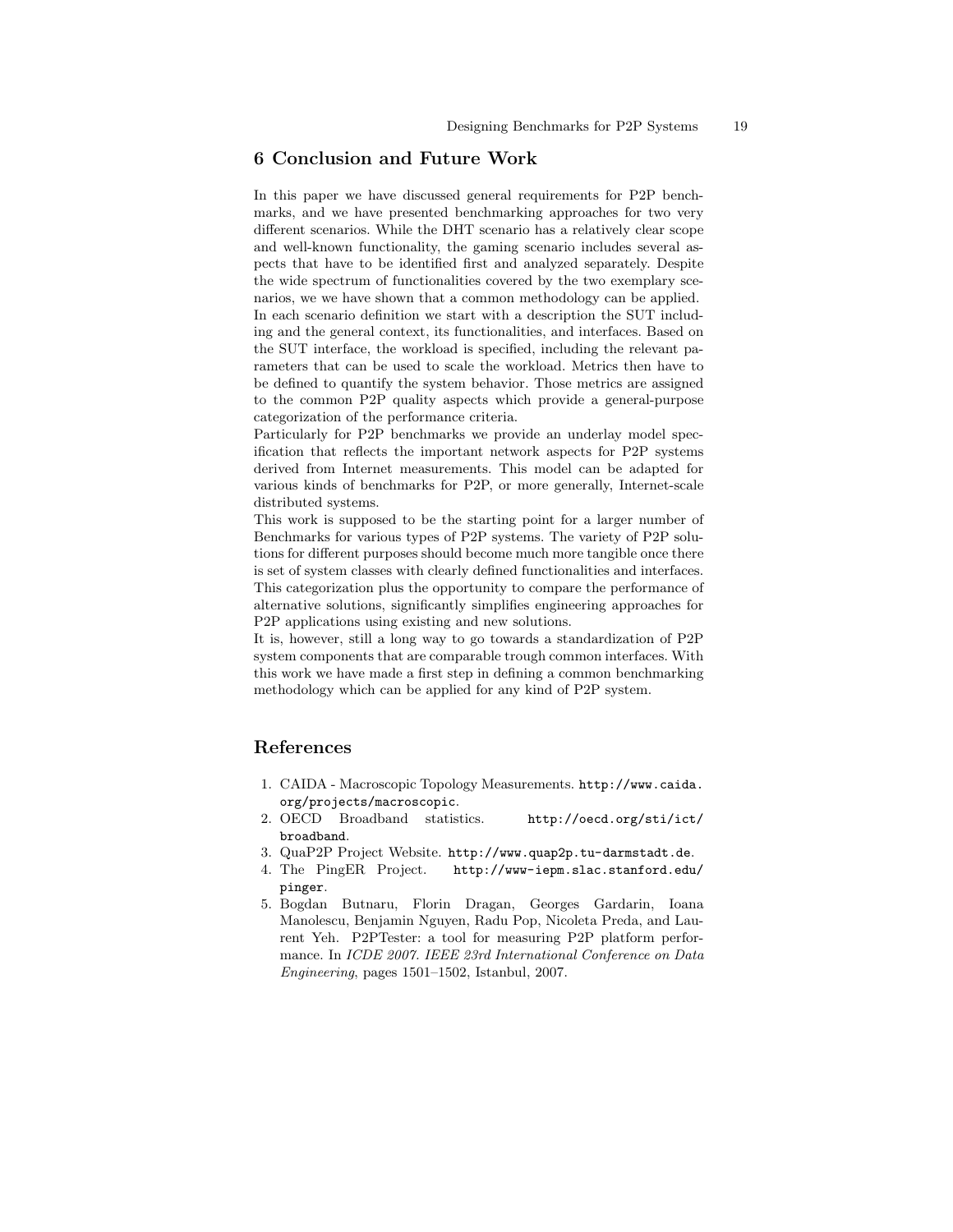- 20 Max Lehn et al.
	- 6. Chris Chambers, Wu-chang Feng, Sambit Sahu, and Debanjan Saha. Measurement-based characterization of a collection of on-line games. In 5th ACM SIGCOMM conference on Internet Measurement, New York, New York, USA, 2005. USENIX Association.
	- 7. Kuan-Ta Chen, Polly Huang, Chun-Ying Huang, and Chin-Laung Lei. Game traffic analysis: An MMORPG perspective. Computer Networks, 50(16):3002–3023, 2006.
	- 8. BAPCo consortium. SYSmark 2007 Preview. http://www.bapco. com/products/sysmark2007preview/.
	- 9. Futuremark Corporation. 3DMark Vantage. http://www. futuremark.com/benchmarks/3dmarkvantage/.
	- 10. Standard Performance Evaluation Corporation. SPECjms2007. http://www.spec.org/jms2007/.
	- 11. Standard Performance Evaluation Corporation. SPEC's Benchmarks and Published Results. http://www.spec.org/benchmarks.html.
	- 12. Transaction Processing Performance Council. TPC Benchmarks. http://tpc.org/information/benchmarks.asp.
	- 13. Lu Fan, Phil Trinder, and Hamish Taylor. Design Issues for Peerto-Peer Massively Multiplayer Online Games. In MMVE09, 2009.
	- 14. Krishna P. Gummadi, Stefan Saroiu, and Steven D. Gribble. King: Estimating latency between arbitrary Internet end hosts. In 2nd ACM SIGCOMM Workshop on Internet Measurment, pages 5–18. ACM, 2002.
	- 15. Shun-Yun Hu and Guan-Ming Liao. VON: A Scalable Peer-to-Peer Network for Virtual Environments. In IEEE Network, vol. 20, no. 4, Jul./Aug. 2006, pages 22–31, 2006.
	- 16. Raj Jain. The Art of Computer Systems Performance Analysis. John Wiley & Sons, Inc, 1991.
	- 17. Sebastian Kaune, Konstantin Pussep, Christof Leng, Aleksandra Kovacevic, Gareth Tyson, and Ralf Steinmetz. Modelling the internet delay space based on geographical locations. In 17th Euromicro International Conference on Parallel, Distributed, and Network-Based Processing (PDP 2009), pages 301–310, 2009.
	- 18. Samuel Kounev. Performance Engineering of Distributed Component-Based Systems - Benchmarking, Modeling and Performance Prediction. Shaker Verlag, 2005.
	- 19. Samuel Kounev and Kai Sachs. Benchmarking and Performance Modeling of Event-Based Systems. *it - Information Technology*, 51:262–269, 2009.
	- 20. Aleksandra Kovacevic. Peer-To-Peer Location-Based Search: Engineering a Novel Peer-To-Peer Overlay Network. PhD thesis, Technische Universität Darmstadt, 2009.
	- 21. Aleksandra Kovacevic, Kalman Graffi, Sebastian Kaune, Christof Leng, and Ralf Steinmetz. Towards Benchmarking of Structured Peer-to-Peer Overlays for Network Virtual Environments. In 14th IEEE International Conference on Parallel and Distributed Systems, pages 799–804. IEEE, December 2008.
	- 22. Aleksandra Kovacevic, Sebastian Kaune, Nicolas Liebau, Ralf Steinmetz, and Patrick Mukherjee. Benchmarking Platform for Peer-to-